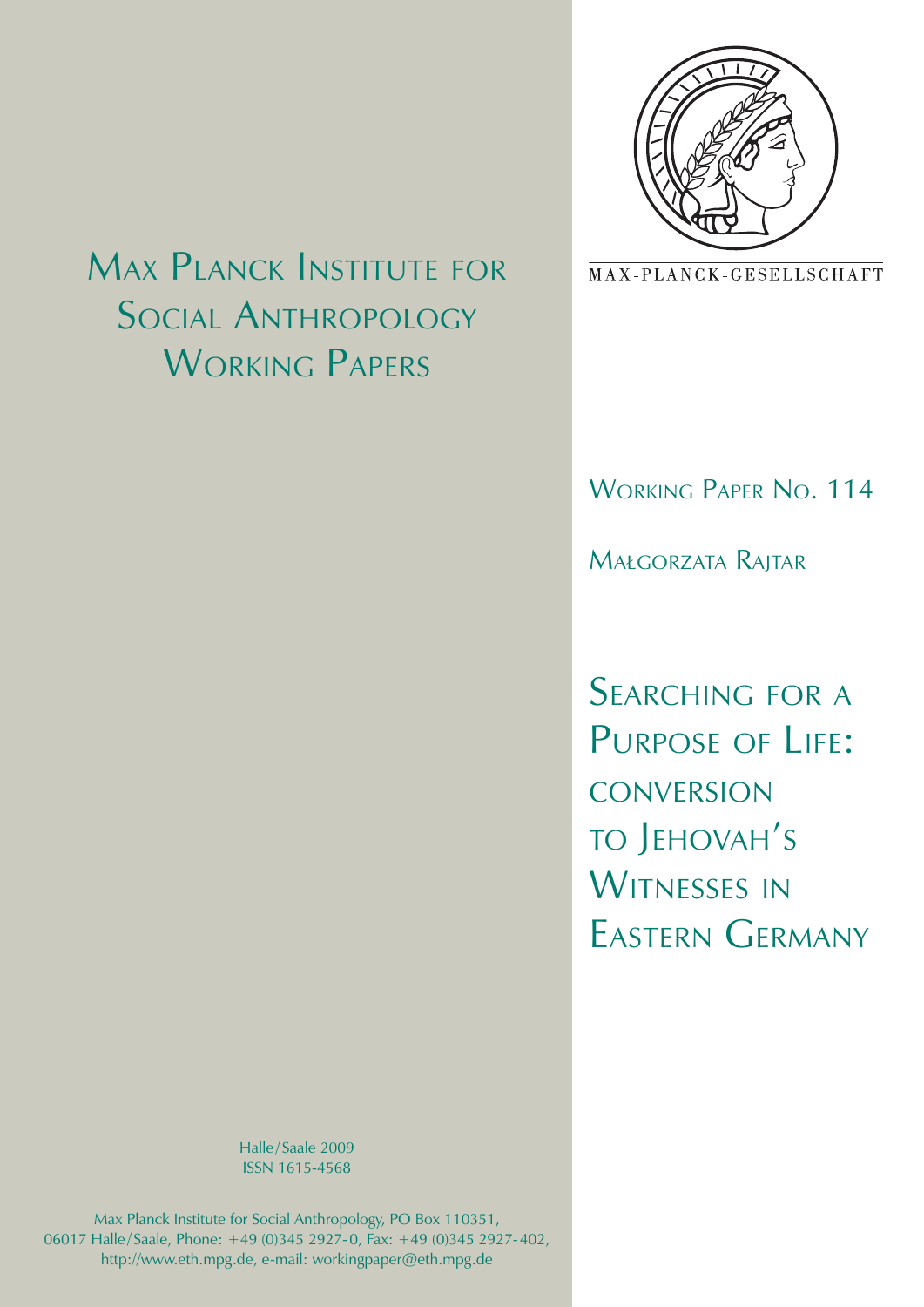### **Searching for a Purpose of Life: conversion to Jehovah's Witnesses in Eastern Germany<sup>1</sup>**

*Małgorzata Rajtar<sup>2</sup>*

#### **Abstract**

1

In most studies of conversion the term itself is used, first and foremost, to refer to changing from one 'religion' to another. This paper, however, presents accounts of conversion of former atheists and/or non-believers. In this paper I shall try to answer the question of why some people, often from an atheist background, decided and still decide to convert to Jehovah's Witnesses in Eastern Germany. What makes conversion to this religious minority a worth-pursuing option in a social environment where non-belonging to and a lack of interest in any religion is a standard and not an exception? In answering this question I focus on Jehovah's Witnesses – a millenarian movement founded in the 1870s in the United States that has been present in East Germany since the end of the 19th century. Despite the fact that established religious groups, i.e. Protestant and Catholic Churches and other religious minorities, have lost many members both during socialism and after 1989, Jehovah's Witnesses managed to retain the number of their members and thus are considered an exception.

<sup>&</sup>lt;sup>1</sup> I would like to thank Joachim Görlich and Tünde Komáromi for their insightful comments they provided as reviewers of this paper. Funding for this research was provided by the Max Planck Institute for Social Anthropology, which I gratefully acknowledge. The research was conducted between August 2006 and August 2007 in Saxony, eastern Germany, as a part of the research group "Religion and Morality in Eastern Germany" of Department II at the MPI for Social Anthropology.<br><sup>2</sup> Makaryata Baitar is

Małgorzata Rajtar is an associated research fellow at the Max Planck Institute for Social Anthropology, Halle/Saale, Germany; e-mail: rajtar@eth.mpg.de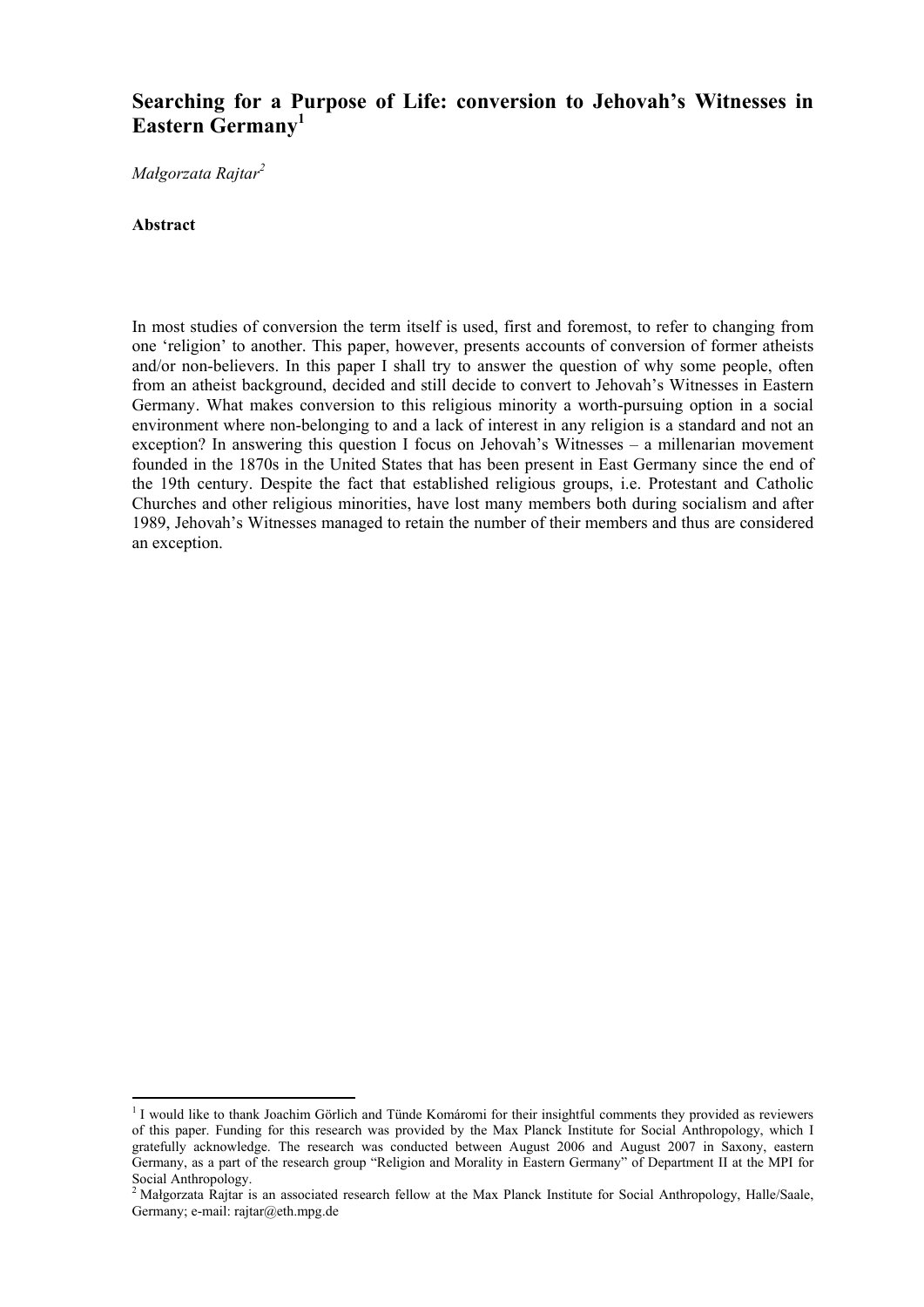#### **Introduction**

The fall of the Berlin Wall in 1989 has brought many changes into lives of East Germans, and not only in a political or economic sense. Religion was yet another sphere that has undergone a radical change: public religious activity had been suppressed during socialism and was forced to operate merely in the private sphere. Hence, with the end of the German Democratic Republic (GDR), a religious revival had been widely expected. In contrast to some Central and Eastern European countries, however, a general religious revival measured by standard sociological indicators, i.e. church attendance, trust in church, belief in God, has not been witnessed in East Germany after 1989 (Müller 2008, Pollack 2000). Presently, aside from the Czech Republic and Estonia, East Germany is considered "the most secularized region in the world" (Schmidt and Wohlrab-Sahr 2003: 86, Müller 2008: 68).

During the socialist rule in East Germany, i.e. between 1949 and 1990, church membership decreased from around 90% in 1950 to 30% in 1990 (Daiber 1988, Pollack 2000). Membership of the Protestant church (*Evangelisch-lutherische Kirche*), the largest denomination in Eastern Germany, decreased from 81% in 1949 to little more than 25% in 1990 (Pollack 2000: 19). Moreover, after the unification the number of members of established churches, i.e. Protestant and Catholic, decreased; in 2000 they together constituted 24% of the population (Pollack 2003: 323). 67% of the population is considered non-believers, *konfessionslos,* (Pickel 2000: 210).

Besides, there have been many other religious groups like Methodists, Baptists, Mennonites, Orthodox Christians, Seventh-Day-Adventists, the New Apostolic Church, and Jehovah's Witnesses. Towards the end of the GDR, in 1984, their total number was estimated at 243,000, i.e. 1.5% of the population (Daiber 1988: 80). In the following paper I would like to focus on one of these groups: Jehovah's Witnesses (the official name of the movement is the Watchtower Bible and Tract Society, in the following 'Society') – a millenarian movement founded in the 1870s in the United States. Along with the United States and Britain, Germany belongs to the "traditional heartlands" of Jehovah's Witnesses (Beckford 1975). The founder of the organisation, Charles Taze Russell (1852–1916), visited Dresden and Leipzig during his first trip to Europe in 1891, and the first German branch office was established in 1903. From the beginning, the number of Jehovah's Witnesses (until 1931 called Bible Students, *Bibelforscher*) has been remarkably high in Saxony (e.g. Besier and Vollnhals 2003: 2), where I conducted my fieldwork. According to the Society's own statistics, there are  $13,262$  publishers<sup>3</sup> in Saxony (01.2007).<sup>4</sup> In spite of the low level of religiosity in Eastern Germany in general and the fact that after the fall of the Berlin Wall both established churches and other new religious movements rather lost than gained new members, Jehovah's Witnesses are considered an exception. The Society's steady growth remains an unanswered question.

In this paper I shall try to provide an answer to why some people, often from an atheist background, decided and still decide to convert to Jehovah's Witnesses in Eastern Germany. What makes conversion to this religious minority a worth-pursuing option in a social environment where non-belonging to and a lack of interest in any religion is a standard and not an exception (Schmidt and Wohlrab-Sahr 2003, Pollack 2000: 41)? In the narratives of converts I gathered, a wide

<sup>&</sup>lt;sup>3</sup> The term 'publisher' (*Verkündiger*) indicates an active Jehovah's Witness.

<sup>&</sup>lt;sup>4</sup> See http://www.wachtturm.de/akt/zwv/in.htm., accessed on 22 July 2007. In comparison, of the total population in Saxony, almost 4.3 million, 924,533 were Protestants and 156,280 Catholics in 2004 (Statistisches Jahrbuch Sachsen 2005).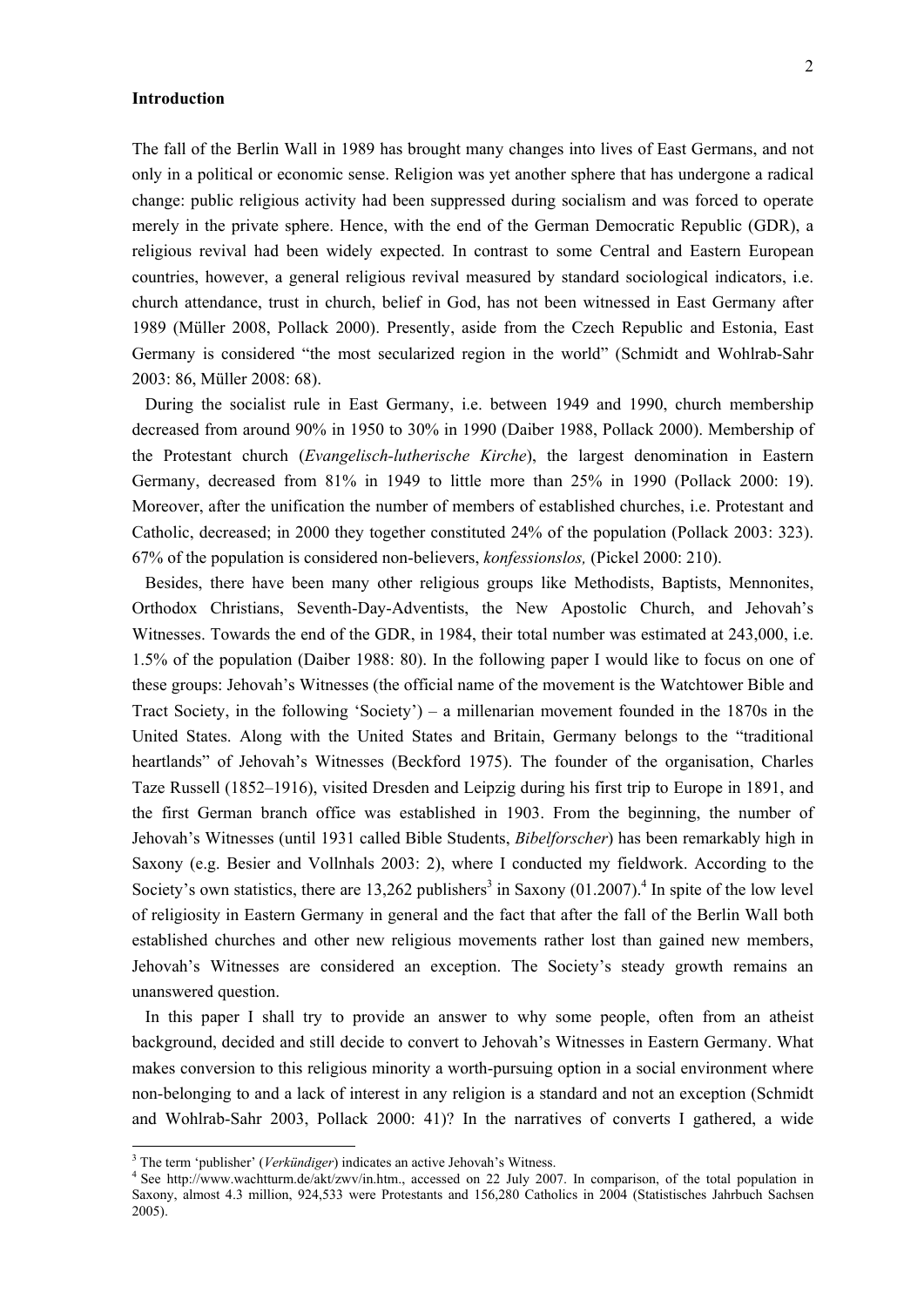temporal context was covered that goes back to the late 1940s. This wide context is included for two reasons. Firstly, over a span of five years (1945–1950), the Jehovah's Witnesses were allowed to carry on their proselytising activities within the Soviet Occupation Zone.<sup>5</sup> As I shall show later in my paper, this was a fruitful time for the Society. Secondly, the salience of this period in the individual biographies of my interviewees (especially of the elderly generation) may only be compared with that of the *Wende<sup>6</sup>* . However, contrary to the fruitful time after the Second World War, the *Wende* brought far less conversions than expected.

This paper consists of four sections. In the first, a number of scholarly approaches to conversion will be discussed. The second section will provide characteristics of converts to the Jehovah's Witnesses in East Germany in comparison to other countries. Finally, in the third and the fourth section, life stories of a couple of converts will be presented.

#### **I. On Conversion**

1

Studies of conversion have been conducted for over a century. A domain of psychological inquiry at the start, conversion has gained a growing importance for social scientists with the "global resurgence in the study of religion" (Rambo 2003: 211) and interest in New Religious Movements. From the beginning, studies of conversion have been connected with defining its phenomenon. For a long time, conversion had been recognised as a sudden and radical change of belief; as a clearly identifiable event in the life of the convert. The prototype of this "model of conversion" was, first of all, the dramatic biblical scene of Saul's vision on the road to Damascus. Also, St. Augustine's story has served as an example of such a profound change in one's life (cf. Paloutzian et al. 1999: 1049). This "theological legacy of Christian hegemony" (Rambo 2003: 213) and Christian imagery is considered to be responsible for limiting the meaning of the word "conversion" to the above mentioned notion. Besides, the Pauline model of conversion reinforces a common assumption that converts are passive respondents to outside forces (cf. Rambo 2003).<sup>7</sup> Moreover, for scholars working in postcolonial societies "the concept of conversion itself retains its commonsense European connotation" (Comaroff and Comaroff 1991: 249, cf. Hefner 1993: 4). In order to overcome this Western and/or Christian bias, Talal Asad argues that "it would be better to say that in studying conversion, one was dealing with the narratives by which people apprehended and described a radical change in the significance of their lives. Sometimes these narratives employ the notion of divine intervention; at other times the notion of a secular teleology" (Asad 1996: 266).

<sup>&</sup>lt;sup>5</sup> In September 1945, the Society was re-established as an association (*Verein*) in Magdeburg. In 1947, Jehovah's Witnesses obtained the general status of a registered religious organisation (as a sect permitted within the Soviet Occupation Zone). They were banned in the GDR in August 1950. "Freed from National Socialist persecution and liberated from concentration camps" (Dirksen 2006: 128), Witnesses again started their evangelising activities and establishing new congregations throughout the SOZ. Since many Witnesses were recognised as victims of Nazi persecution (*Opfer des Faschismus*), this helped them in their dealings with the Soviet Military Administration (SMA). Although Witnesses' religious activities were sometimes hindered by local SMA officials (Dirksen 2006), political

<sup>&</sup>lt;sup>6</sup> Wende is a general term used here for the processes of political, social, and economic change in East Germany around 1989 (massive demonstrations in the autumn of 1989 and the fall of the Berlin Wall on 9 November 1989) and 1990. 7

<sup>&</sup>lt;sup>7</sup> This assumption – expressed as brainwashing and/or manipulation used by religious group – had become particularly vital with the resurging popularity of new religious movements in the West in the 1970s. Writing about conversion to the Unification Church (generally known as the Moonies) in Britain and the U.S. in the late 1970s, Barker thus characterises this common opinion: "becoming a Moonie must be the result of something that others do to the victim, rather than something that a convert himself decides to *do*; the victim is a passive responder, not an active agent" (Barker 1984: 6; original italics). Later on, she aptly remarks that "to assume that recruitment techniques are solely responsible for conversion is to ignore, and to leave unexplored, the difference between those who succumb and those who remain immune to Unification proselytizing" (ibid.: 8).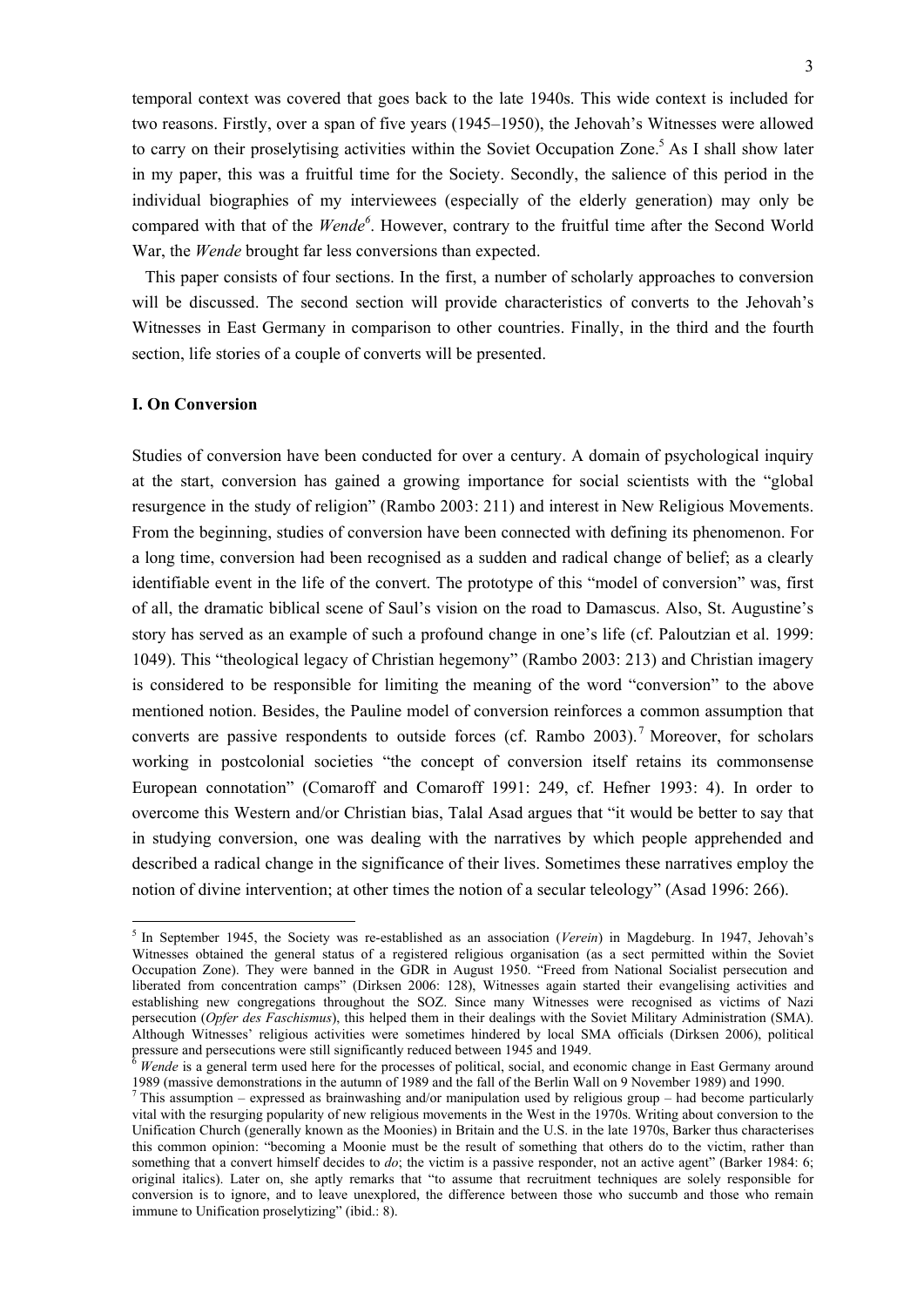In many recent studies, the notion of conversion as a sudden, radical change has been abandoned in favour of a "process" approach. Conversion has started to be described as an ongoing process or even as a "passage". Lewis Rambo, for instance, writes that "complete conversion is a goal to work toward, not a 'finished' product" (2003: 214, cf. Paloutzian et al. 1999). For some anthropologists, "conversion is a form of passage, 'a turning from and to' that is neither syncretism nor absolute breach" (Austin-Broos 2003: 1). It is perceived as something that is "continuing and practiced" (Austin-Broos 2003: 9, see also Coleman 2003); at the same time, however, as "a deliberate change with definite direction and shape (...) responsive to particular knowledge and practices" (Austin-Broos 2003: 2). Others, like Rambo and Farhadian, speak about "converting" and claim that it is "the most appropriate term to signify that religious change is an ongoing complex process involving many different dimensions" (1999: 23). In the same text, they propose a seven-stage model that is meant to capture "the nature of the converting process" more adequately. These stages include: context, crisis, quest, encounter, interaction, commitment, and consequences (Rambo and Farhadian 1999). Although the model is to be seen neither as unilinear nor as universal, it is nonetheless intended to be heuristic.

In the light of my fieldwork that consisted of observations and interviews with converts to the Jehovah's Witnesses, understanding conversion as a process rather than a sudden event seems to be more relevant (e.g. Barker 1989, Beckford 1978, Beckford 1975). It may well be that even the stage model proposed by Rambo and Farhadian is useful in some, more psychologically oriented studies.<sup>8</sup> Nonetheless, approaching conversion in the abovementioned vein – as a *not finished*, ongoing process or *passage* – has several flaws. The first has already been mentioned by Hefner. As he rightly points out, "conversion assumes a variety of forms because it is influenced by a larger interplay of identity, politics and morality" (Hefner 1993: 4). Focusing on the importance of conversion in personal experience neglects the social and political context in which every individual conversion takes place. This danger of an individualist bias has also been raised by Pelkmans. As he puts it, "that assumes that converts are atomistic actors operating in an anonymous and pluralistic religious marketplace" (Pelkmans, *forthcoming*). He further argues that such understanding is problematic in two situations: where religion is politicised or where religious affiliation is connected with ethnicity and nationality. One may add – bearing in mind the situation in some postsocialist countries, particularly in East Germany – where religious affiliation and knowledge has remained very low or is virtually non-existent. Although, as Pelkmans notices, political and social changes do not necessarily promote conversion processes, the opposite is also true. Conversion experiences are not only responses to difficult times. Nonetheless, features of conversion are socially and politically embedded and for this reason need studying.

Secondly, speaking of conversion as an ongoing, continuing process is certainly contrary to the perspective of my interviewees. As we shall see later in this paper, admitting that knowing the truth takes time, Witnesses find themselves at the end of the road. Taking into account that an act of baptism may be preceded by at least half a year of bible study with Witnesses and that prospective

 8 Or in "cosmopolitan urban environments" (Pelkmans, *forthcoming*). This is not to say that scholars do not distinguish stages in the conversion process. They are, however, not interested in the reification of these stages and/or building a heuristic stage model. Such scholars, as for instance Barker (1984) or Beckford (1975, 1978), do speak of different stages in the conversion experience. Yet, their approach is essentially sociological and emphasises a social context of the conversion, not the individual experiences of the converts.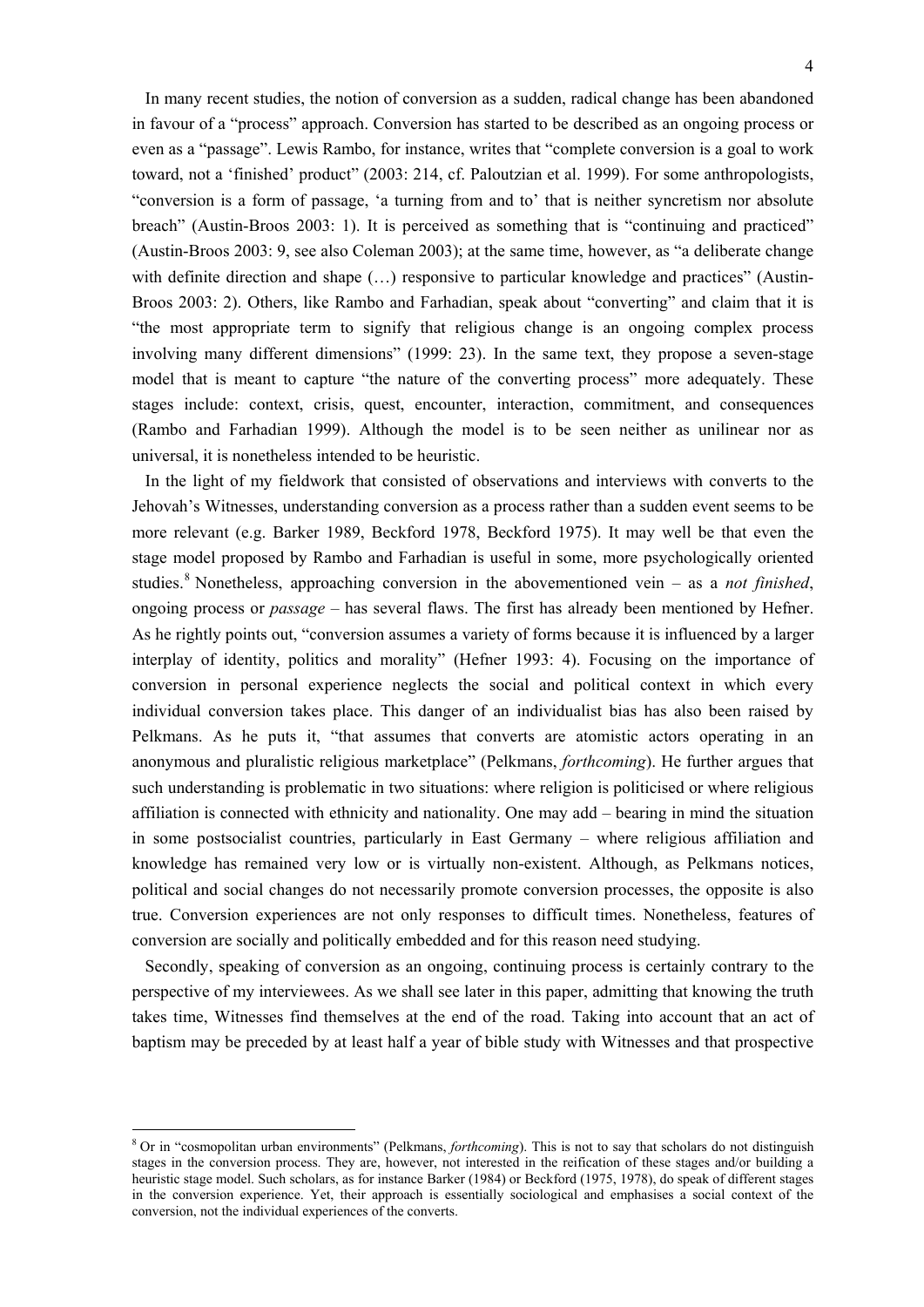members are generally not encouraged to rush,<sup>9</sup> once baptised the "conversion process" is over for them. With the baptising they confirm their commitment to God and his visible organisation on earth. As of that day they also act as representatives of the Watchtower Society in "this system of things" (i.e. political and social world). It does not mean, however, that they know everything (cf. Kirsch 2007). Many Witnesses I talked to passionately read the Bible anew and still find some overlooked or half-forgotten meanings.

In response to the abovementioned first shortcoming, Pelkmans (*forthcoming*) proposes that "instead of trying to define the content of conversion, it is more fruitful to understand the 'movement'". The act of conversion crosses boundaries and at the same time changes them. The retreat from defining conversion combined with an emphasis on its power to change seems a prudent solution for a post-Soviet world. However, in the volume edited by Pelkmans – as in many other studies – the term conversion is used, first and foremost, to refer to its basic meaning: changing from one "religion" to another. Besides, the postsocialist situation in the former Soviet Union described by Pelkmans differs from the post-GDR situation I deal with at least in two respects. Firstly, contrary to religious shifts occurring in post-Soviet Eurasia with their large number of converts "produced" in a short period by the new Christian missionaries (e.g. Wanner 2003 for post-Soviet Ukraine), the revival of religion in the former GDR is far less spectacular (e.g. Müller 2008, Pollack 2000). Secondly, close connections between religious and ethno-national categories, which are present in (post-) Soviet Eurasia, seem to be rather irrelevant in the East German context.

Among many notions of conversion, there is also one that describes conversion as a change from being a non-believer to becoming a religious believer (e.g. Libiszowska-Żółtkowska 2003: 13, Wanner 2003: 276). However, as it has already been mentioned, the vast majority of studies of conversion deal merely with its commonplace understanding: changing one's religion.<sup>10</sup> In this respect, conversion to the Jehovah's Witnesses in East Germany gives an opportunity to explore this seldom studied notion of conversion – many converts I met during my fieldwork were atheists before.

All that said, I want to raise one point that may seem contradictory at first glance: most Jehovah's Witnesses I talked to never used the term "conversion" in order to describe their experiences. As a researcher I tried not to impose my vocabulary on my interviewees (cf. Beckford 1978). Thus, in the course of my study I learned their idiosyncratic language and we talked about "coming to the religion" (*zur Religion kommen*), "meeting the Jehovah's Witnesses" (*Zeugen Jehovas kennen lernen*), and – most often – about "coming to the Truth" (*zur Wahrheit kommen*) or "learning the Truth" (*die Wahrheit kennen lernen*). Researchers studying religious movements report similar differences between "etic" and "emic" perspectives (i.e. discourses); nonetheless they keep on using "conversion" in their analysis. For lack of a better term I will follow their well treaded, albeit not always clear, path.

<sup>&</sup>lt;sup>9</sup> In his comparison of two highly evangelistic religious groups – Seventh-day Adventists and Jehovah's Witnesses – that share common roots and, initially, similar ideology (e.g. radical eschatology and the sense of being God's special people), Lawson notes changes in the conversion process of both groups. In contrast to Witnesses, Adventists had changed their indoctrination pattern in the early 1980s. In order to achieve the high growth rate set by Adventist leaders, converts were baptised more quickly than before (after three weeks of evangelistic meetings instead of two years of classes in Africa). Also post-baptismal nurture was neglected. This resulted in a poorer socialisation of new converts. Witnesses, on the contrary, continued to practice their intense and time consuming socialisation of converts (1995: 373).<br><sup>10</sup> Some scholars, for instance Austin-Broos (2003), Rambo (2003), and Rambo and Farhadian (1999), do not speak of

other possibilities than changing one's religion.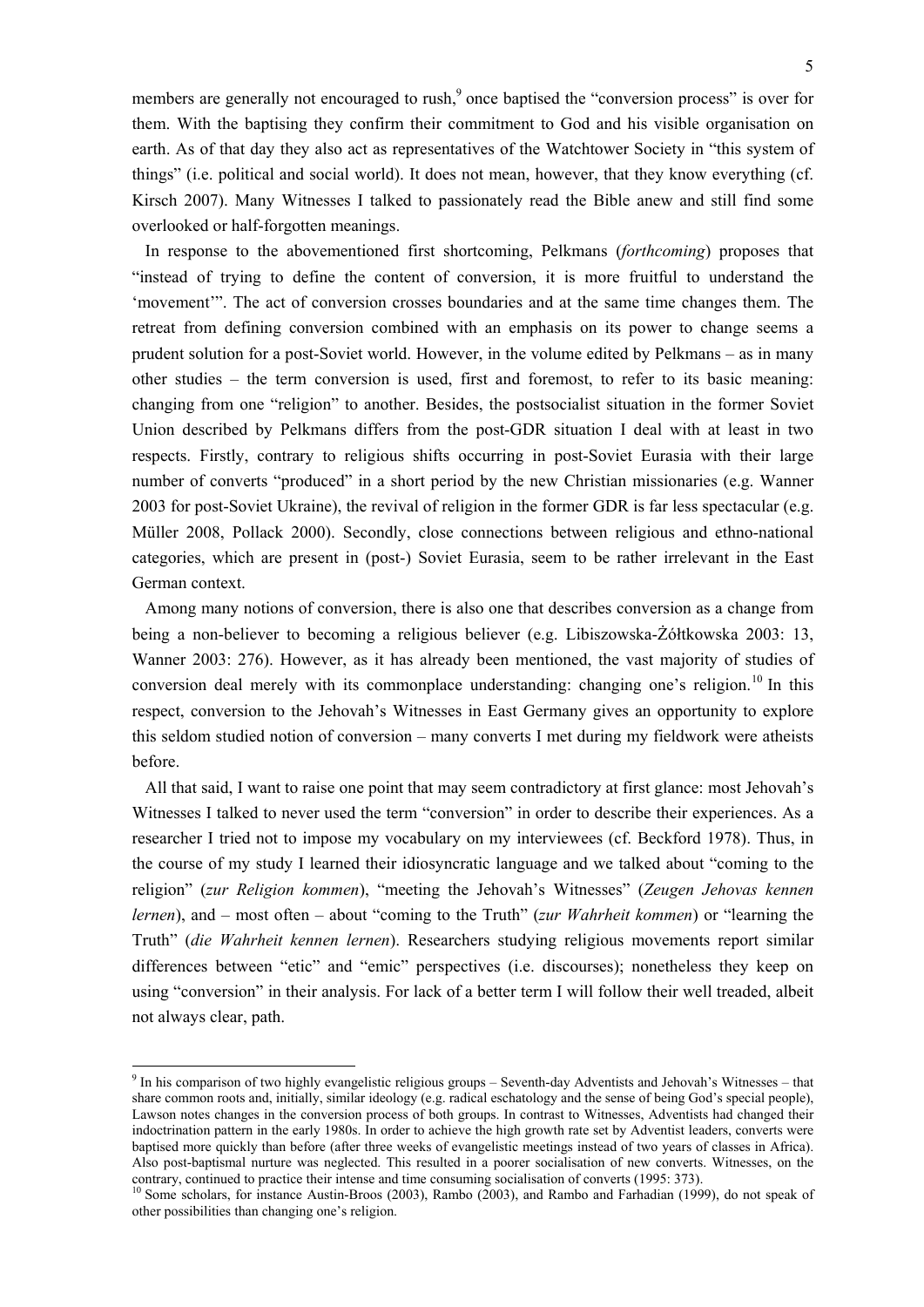#### **II. Who are Jehovah's Witnesses?**

1

Observing Witnesses gathered in a Kingdom  $Hall<sup>11</sup>$  or doing their door-to-door proselytising in the streets of Chemnitz, one is presented with a picture of a highly homogenous and uniform group of people. Members of the Society are clearly recognisable: nicely, albeit a bit old-fashioned, dressed people with a smile on their lips and a suitcase in their hand. Needless to say this is also an image propagated by the Society itself. Issues of proper dress, appearance, and behaviour were discussed almost as often as maintaining high moral standards in everyday life. Although the spiritual salvation (*geistige Heilung*) is considered to be more important than the physical one (*physische Heilung*), and "spiritual food" (*geistige Speise*) more crucial for obtaining a new "Christian identity" than everyday food, appearance should serve as the Witnesses' trademark in the outside world. In this respect, modesty, simplicity, patience, orderliness, and cleanness belong to the standard repertoire. Intrigued, for instance, by the length of skirts worn by women in a congregation I used to visit (seldom knee-length, usually longer), after a short enquiry, I found out that this is considered to be "the proper length". There is no "official" rule for the length of a skirt but everyone knows what "proper" means in this context.<sup>12</sup>

Behind this outer image of the Society as a homogenous group of people, one may discover some disparities among its members. As Eileen Barker rightly observes, "as *individuals*, members of NRMs [New Religious Movements – M.R.] are not so very different from other people" (1989: 5; original italics). Even their "proper" skirts or dress in general indicate differences in social and material status, not to mention their personal style. After several meetings one realises that friendliness may have different faces. Not every "sister" and "brother" – as Witnesses call each other – is greeted with the same warmth and smile. Congregations in Chemnitz were also "divided into" smaller clusters of like-minded people of similar material and/or social status who spend most holidays and much free time together. Let us then look behind the curtain at social background, age, gender, occupation and – last but not least – previous religious affiliation of Witnesses.

According to Beckford, the Watchtower Society draws members from a wide range of social classes (1975: 141, 1978: 258, Libiszowska-Żółtkowska 2003: 124). However, some differences over time can be noted. Firstly, the recruitment of lower-middle-class members has increased since 1945. Before 1900, Bible Students belonged primarily to the middle class; in the years 1914–18 there was a balance between middle-class and working-class followers; the presidency of Rutherford (1917–42) was marked by a predominance of working-class followers (Beckford 1975: 136, data for Britain and U.S.). Beckford's study (1975: 136) found that Witnesses (N=180) came predominantly from the lower middle and upper working class (with an emphasis on lower-middleclass; ibid, 140). In comparison, Dobbelaere and Wilson's study (1980: 95) of Belgian Witnesses

<sup>&</sup>lt;sup>11</sup> "Kingdom Hall" indicates a building where (a) congregation(s) of Jehovah's Witnesses meet in order to pray, listen to public talks, study the Bible and the Society's literature, etc. There are no religious symbols displayed in or on Kingdom Halls.

 $12$  Of course, the notions of proper/improper in connection with appearance and dress code are highly influenced by pictures published in the literature of the Watch Tower. At congresses, in Kingdom Halls, or in street service, female Witnesses wear skirts. Feeling rather uncomfortable as a single woman wearing trousers in congregation, I changed to a skirt of "proper length" quite quickly – this obliged me to purchase some proper skirts. Needless to say many Witness women wear trousers in private. Besides, some young women are 'immodestly' dressed during congresses, particularly in the summer. At this point, I want to mention that the proper dress for a Witness man in street service is a suit or any suitlike clothing. Moreover, men should not wear any facial hair or long hair in general. They are also expected to wear loose and not tight-fitting trousers (e.g. Beckford 1975: 144–145). Change in appearance belonged to the conversion processes of many male Witnesses I talked to. However, this issue will not be discussed in this paper. Due to paper and topic limitations I shall not engage into my personal fieldwork experiences either.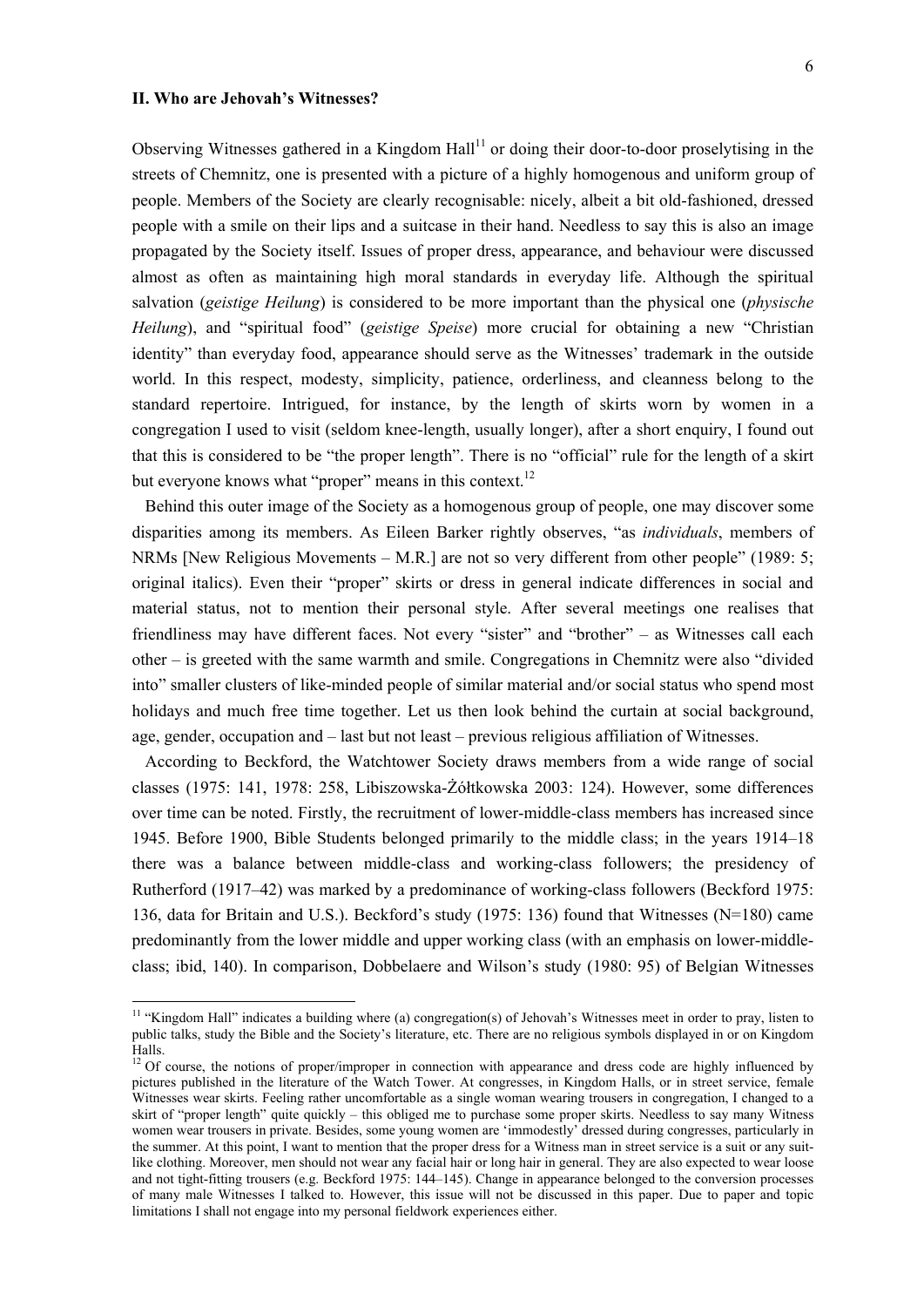(N=367) indicates that the working class is distinctly overrepresented among the members of the Society (two out of three Witnesses). Available data for postsocialist countries, e.g. Poland, does not classify Polish Witnesses according to social classes but merely to education, thus showing that 47.7% of Witnesses (N=86) accomplished secondary education (Libiszowska-Żółtkowska 2003: 123, cf. Doktór 2001). Moreover, becoming a Witness is not connected with downward social mobility (e.g. Beckford 1975, Dobbelaere and Wilson 1980, Libiszowska-Żółtkowska 2003). Neither Belgian nor British Witnesses were less educated than the general population. In the case of Polish Witnesses, Libiszowska-Żółtkowska even states a leap in education for the post-war generation (2003: 123).

Secondly, Beckford argues that "the Watch Tower movement contains a disproportionately small number of people from social classes at society's extremes" (1975: 139–140). The richest and the poorest are underrepresented in the Society (cf. Dobbelaere and Wilson 1980).

54% of Belgian Witnesses (N=367) were women (52% in general population, Dobbeleare and Wilson 1980). In Poland, according to the available data, men constituted between 49.2% (N=126; Doktór 2001) and 38% of Witnesses (N=87; Libiszowska-Żółtkowska 2003).

Among Belgian Witnesses, 21% were either born into a family of Witnesses or were children of parents who had joined the Society before they, the children, "reached years of discretion." About 5% had no religion before, 92% of those who previously belonged to another religion were Catholics and 3% Protestants. The Belgian Witnesses in Dobbeleare and Wilson's sample were younger than the general population of the districts in which they lived (84% of Witnesses were under 55 years old in comparison to 68% of the general population). Among Polish Witnesses, 29.4% were born in a family of Witnesses (Doktór 2001: 189). Prior to membership in the Society, 7.9% did not belong to any religious group and 62.7% were Catholics (Doktór 2001, 94 % in Libiszowska-Żółtkowska's sample, 2003). The average age of Polish Witnesses is 40.5 years (Libiszowska-Żółtkowska 2003). Let us now have a look at German Witnesses. It has to be emphasised, however, that the available data is insufficient.

In 1996, The Watchtower Society published a booklet based on a survey among 145,958 Jehovah's Witnesses in Germany. This booklet, titled *Jehovas Zeugen. Menschen aus der Nachbarschaft. Wer sind sie?*13 was addressed to non-Witnesses living in Germany. Its main goal was to present Witnesses as in many respects "normal", "average" Germans (e.g. intelligence, education, or abilities). At the same time, it stressed the advantages of living a moral life in accordance with the teachings of the Society (e.g. only 4.9% of Witnesses are divorced) and emphasised the persecution of Witnesses during the Nazi regime and in the GDR. According to this booklet, in 1994, 61% of Witnesses were female. On the basis of a diagram published in the booklet, it may be stated that the majority of German Witnesses belonged to the following age cohorts: 26–36 and 36–45 as well as 56–65 and 66–75. As was the case in abovementioned studies, the richest and the poorest are underrepresented among German members of the Society. They

 $13$  Like other publications of the Society, an original booklet was published in English: "Your Neighbors, Jehovah's Witnesses – Who Are They?" The survey was conducted in 1994. There is, however, no information concerning the used methodology, research institution etc. One may only suppose that the survey was conducted by the Society itself. It is worth mentioning that the booklet was published in the same year as the Enquete Commission on "So-called Sects and Psychogroups" was established by the German Bundestag (May 1996) – this, however, might have been a coincidence. By 1996, public apprehension of sects had almost turned into hysteria of collective fear and accusations made by sect commissioners, politicians, and media. Therefore the Commission was to deal with new religious movements (especially Scientology, but also e.g. some Charismatic churches, Mormons, Jehovah's Witnesses, ISKCON, Soka Gakkai) and to identify potential dangers posed by these organisations.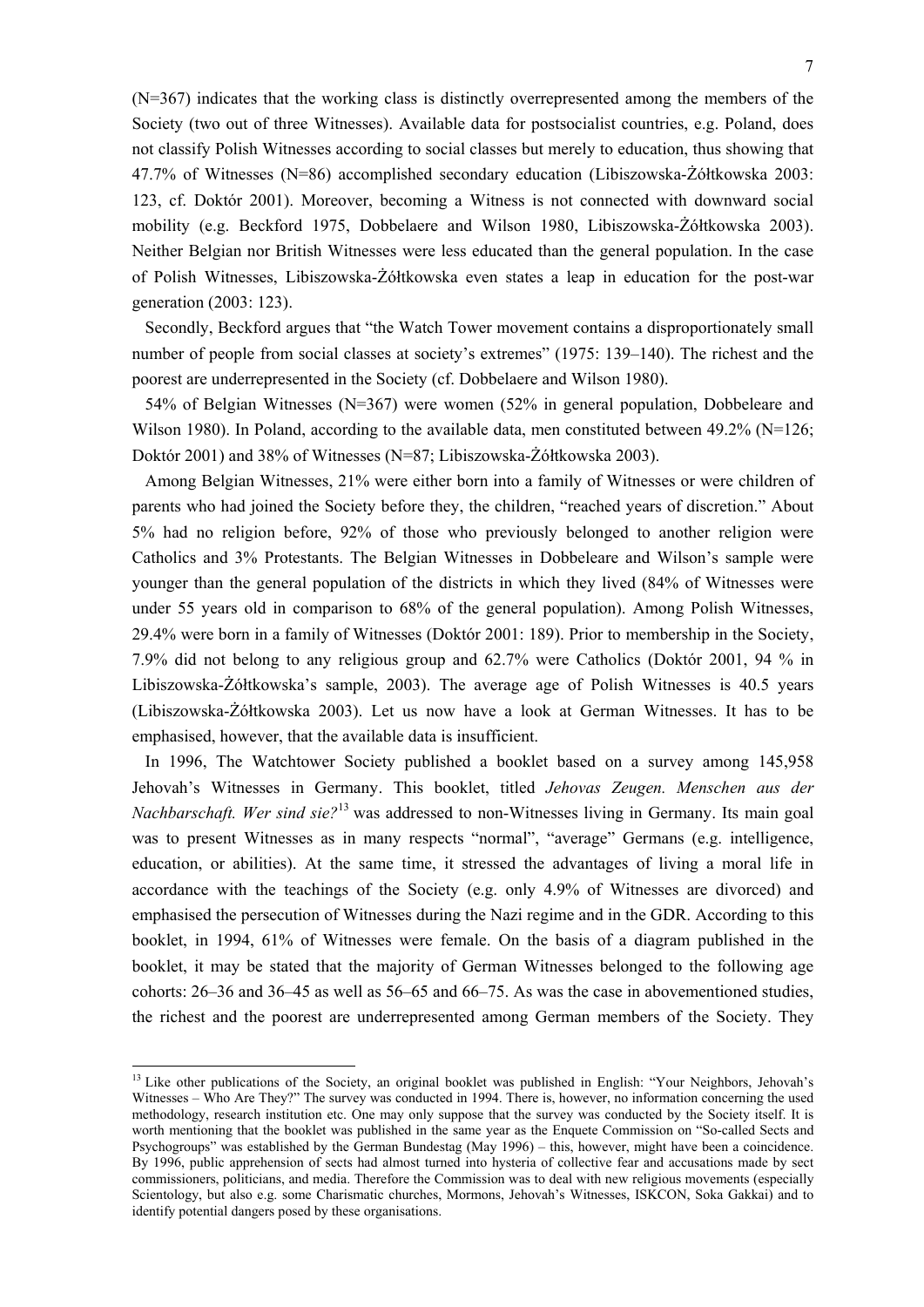constitute 13.4% and 3.3% of Witnesses respectively. Unfortunately, no differentiation between West and East Germany was made in the booklet.

During my fieldwork in Chemnitz I conducted 40 life-story interviews with current members of the Society.<sup>14</sup> 27 of them were female  $(67.5\%)$ . This high proportion of interviewed women, however, does not correspond to the gender division in the congregation I usually visited nor to that of two others I visited several times. I was able to talk to more women than men for two reasons. Firstly, as (a single) woman I was unable to talk to (single) men without the presence of other Witnesses, which was often impossible to arrange. Secondly, in many Witness families it is a woman who does the bulk of evangelising (e.g. as a Society's pioneer) and thus has "more" time; while we were talking, their husbands were usually at work.

21 out of the 40 interviewees converted to Jehovah's Witnesses (14 women and 7 men). The rest were born into the family of Witnesses or were children of parents who converted to Witnesses while they, the children, were young. Among these converts, 9 persons were atheists or nonbelievers before, 6 were born into a Catholic family, another 5 were born into an Evangelic family, and 1 into a Methodist family. Among those born into Catholic families, 3 were born in Poland. 2 persons born into Evangelic families were displaced with their families during World War II (from what is now Latvia and Poland). The average age of my interviewees was 49.2 years.<sup>15</sup>

Although my data is not based on a statistically representative sample,<sup>16</sup> it may nonetheless give us a better insight into conversion to Jehovah's Witnesses in the former GDR. What stands out is certainly the high number of converts from an atheist or non-religious background. As I will show in the last part of my paper, conversion to Jehovah's Witnesses during the GDR and after the *Wende* challenges conclusions based on research results in predominantly religious countries like Britain in the late 1970s. Analysing predispositions to conversion, Beckford (1975: 183) states that "not a single interviewee or respondent reported entertaining any atheistic or agnostic ideas (…). This conventionally Christian background has the effect of facilitating initial rapport between evangelist and audience through the common bond of basic religio-moral assumptions". Later on he adds that the task of publishers is to elaborate on and not to instil "the prospective convert's set of views and is therefore spared the more arduous task of defending the very idea of God or belief in the Bible's divine inspiration" (1975: 183). Contrary to Beckford's statement, my interviewees emphasised that exactly those people lacking any religious background and/or affiliation were generally more accessible and ready to listen.

#### **III. Fruitful Words on Good Soil**

1

A twice-monthly magazine of the Watch Tower Bible and Tract Society of Pennsylvania regularly publishes life stories of different Witnesses from around the world. The aim of these "Lebensberichte" (life stories), as they are called in the German edition of the "Watchtower" (*Der Wachtturm*), is to show Witnesses (but also non-Witness readers) that proselytising may be

<sup>&</sup>lt;sup>14</sup> This is only the number of recorded interviews I base my analyses in this paper on. Interviewed ex-members or "interested persons" are not taken into account here. Of course, the number of interviewees whose biography I was able to learn about during the fieldwork was much higher.

<sup>&</sup>lt;sup>15</sup> In comparison, according to "Freie Presse" (16.–17.05.2007) the average age in the *Regierungsbezirk* (district) Chemnitz was 45.6 years.

 $<sup>16</sup>$  To a certain degree, this applies to all aforementioned studies in Britain, Belgium, and Poland. Their authors emphasise</sup> that it was virtually impossible to study members of this religious community by standard techniques of random sampling (cf. Dobbeleare and Wilson 1980, Beckford 1975, Doktór 2001, Libiszowska-Żółtkowska 2003).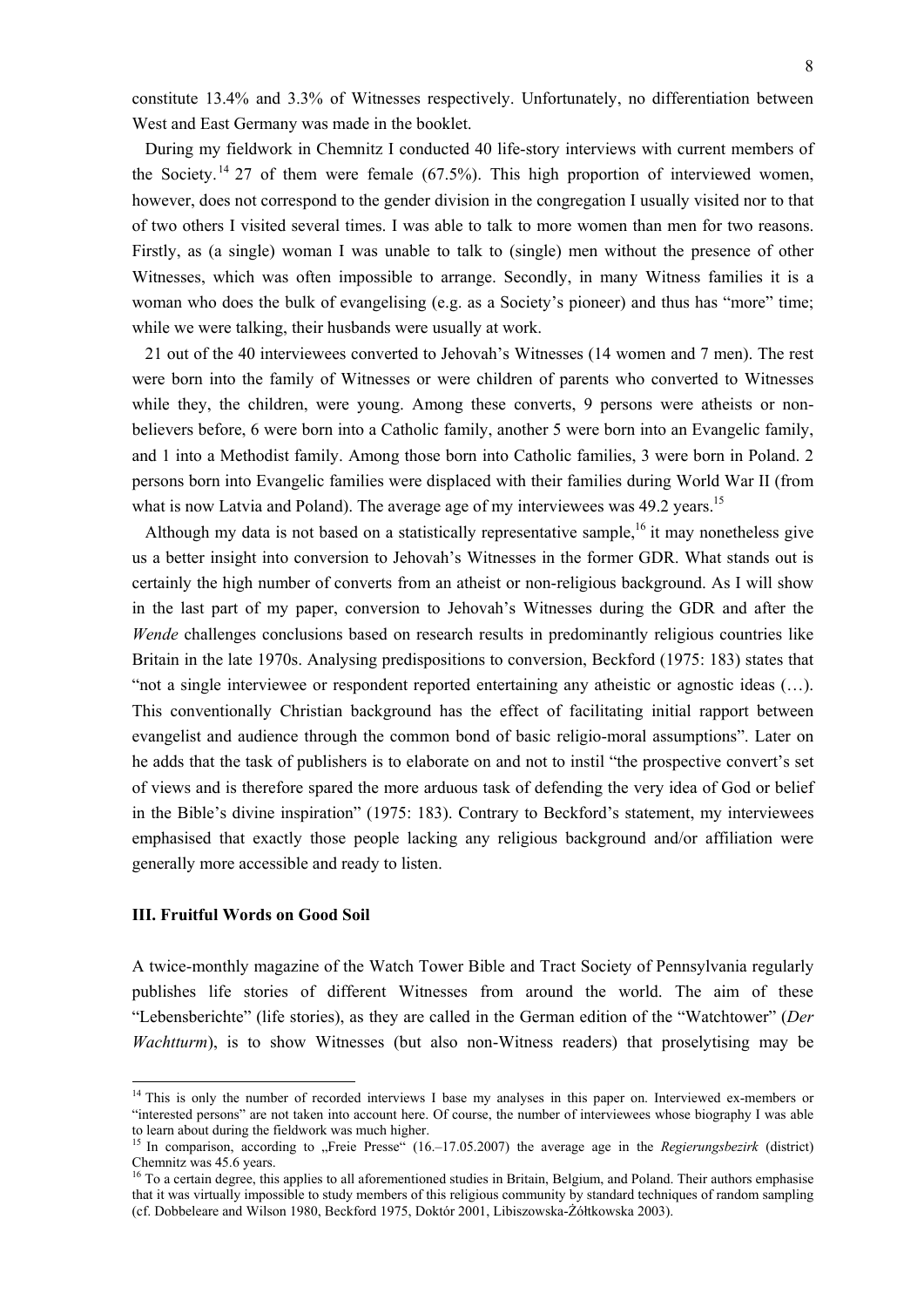possible even in hardest times and political and social circumstances. This is to encourage them to evangelise more effectively. A similar pattern of the story stresses a moment of conversion, difficulties that have to be overcome (usually persecution and imprisonment), the strength of family, help of the congregation in times of need, and a "happy end" (the joy arising from the ongoing preaching of God's coming kingdom). No doubt, these curricula vitæ as well as similar stories told during congresses strengthen the identity of Witnesses, both as individuals and as members of an international organisation. As it was the case in East Germany those who suffered persecution in the GDR felt deeply moved while reading the *Lebensbericht* of Rolf Brüggemeier published in *Der Wachtturm* December 1, 2006. I would like to cite a short fragment of his biography. This fragment refers to the circumstances of his mother's conversion: her first encounter with Witnesses as well as the political and social situation after World War II in East Germany.

"Because of her church [our] mother was disappointed with religion to such a high degree that she did not want to have anything to do with God. But one day in 1949 (…) a woman stood in front of our door willing to talk about the Kingdom of God. Her questions and arguments made [our] mother curious. She started studying the Bible and that gave her new hope.

Still, we boys were sceptical at the beginning. Great promises made by the Nazis turned out to be mere illusions, and we were disappointed with the communists, too. But despite our mistrust in every new promise, we were impressed by some Jehovah's Witnesses we met that suffered in concentration camps because they did not want to support the war." (Der Wachtturm, 01.12.06: 12; my translation)

In this form, the biography of Brüggemeier certainly represents an official version of a discourse on conversion as produced by the Watchtower Society. This is clearly visible in the usage of some words and phrases, for instance, "disappointed with religion," "disappointed with communists", and "gave her new hope." Conversion narratives and their status have been a topic of many studies. According to Wanner,<sup>17</sup> for example, narratives of recent converts to charismatic Protestantism in the Ukraine illustrate, "how a new 'universe of discourse' yields a common language that conceptualises problems in similar ways and searches for solutions in similar domains" (Wanner 2003: 281). Looking at conversion narratives enables her to gain an insight into "options for refashioning identity as a 'believer' and forgoing a new ideology of morality" supported by new religious communities (ibid.: 276). "Universe of discourse" is a term borrowed from Snow and Machalek (1984). They emphasise that the change, which characterises conversion, concerns not only "values, beliefs, and identities, but more fundamentally and significantly, it entails the displacement of one universe of discourse by another or the ascendance of a formerly peripheral universe of discourse to the status of a primary authority" (1984: 170). This "displacement" does not mean, however, that a previous discourse disappears, or that "specific ideologies" strictly determine the character of converts' accounts. As Snow and Machalek point out, "each prospective convert brings his or her own personal biography to the process, but this contribution is colored by the group's universe of discourse. (…) Converts' constructed accounts do vary, but the variation is around a central theme" (Snow and Machalek 1984: 176). This perspective seems to be more

 $17$  Wanner (2003) focuses on non-religious individuals who recently became religious believers. This makes her study rather exceptional. It is important to remember, however, that the Ukraine, where she conducted her fieldwork, has been called the "Bible Belt" of the former Soviet Union for its numerous and active Protestant congregations (Wanner 2003: 274). Hence, the context of this research differs radically from that of the former GDR.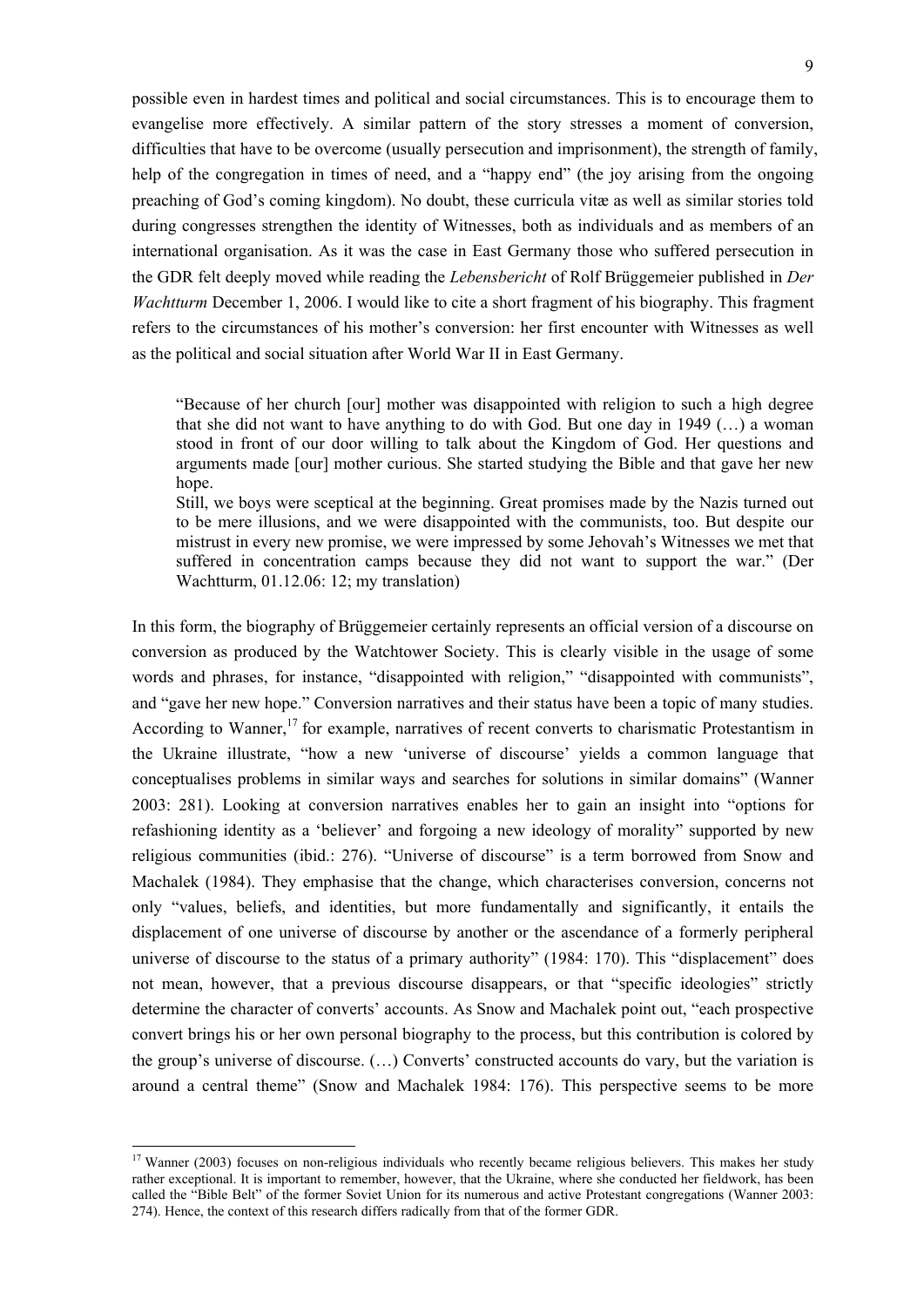relevant to the analysis of narratives of Witnesses in Chemnitz than Beckford's excessively rationalised analysis of conversion accounts.

In his study of a random sample of 55 adult British Witnesses from two units of an urban congregation in the early 1970s, Beckford argues that "Jehovah's Witnesses' conversion accounts should be treated as skilful accomplishments of actors who have at their disposal the official version of their movement's rationale. The Witnesses are able to draw on this rationale and thereby make practical decisions about what to include and what to omit." (Beckford 1978: 260) This (organisational) rationale, available through the Watchtower literature, may be summarised under the following headings: the Watchtower Society as God's visible organisation, as a theocracy, and as the publishers of God's intentions (ibid.: 252). Beckford claims that members of the Society not only agree with the official version of the rationale, but they also treat it as "a set of guidelines for judging the appropriateness of particular ways" of speaking of conversion (1978: 253). Moreover, he argues that an emphasis on correct knowledge and appropriate action – both controlled by the Society – is responsible for two things. On the one hand, it results in the deprivation of Witnesses' conversion accounts of intimately personal, emotional, and faith-centred features. On the other hand, it underlines cognitive matters and conformity with practical aspects of membership in the movement. Although Beckford admits that conversion narratives are not fixed and change according to different contexts and in different times, he continues calling them "rational constructions built with knowledge of the Watchtower Society's present-day rationale" (ibid.: 259). Admiring Beckford's ability to pinpoint the movement's rationale, I am rather sceptical about his conclusions. It is certainly true that Witnesses' narratives draw on the Watchtower's doctrine expressed in its publications and at congresses. Yet, calling all of them "skilful accomplishments" and/or "rational constructions" is an exaggeration. It overlooks, for instance, not only nuances of personal experiences, but also local versions of the movement's rationale.<sup>18</sup>

Let us look into a story recalled by a male Witness in his late sixties, recalling the time when he was a primary school pupil. His father was killed in World War II. Although his mother was Evangelic, she converted to Jehovah's Witnesses in 1948. At present, my interviewee is responsible for public relations of the Society in Saxony. He talks about disappointment and frustration with the German society after World War II from a perspective of villagers in Saxony.

"An elderly brother (*Glaubensbruder*) came to us; uhm well, he had been imprisoned for ten, nine, about ten years, a good ten years. (…) He had nothing to complain about what had been done to him. I, being a pupil back then, still remember that. You wanna know what he told us? He told us about the new world. We are waiting for the new world and it will be better there. [About] Christ, the King and later on he told us about the resurrection. I lost my father in the war and, uhm, for my mother it was like clutching at a straw when she heard that (…) So, uhm, in 1945 Witnesses came and tell us about it; and I still remember that where we lived many were interested in it. They listened. Not everybody became [a Witness] but some did. But what was said, this was a real alternative to what people had experienced and what the future actually presented. Let me tell you what it was like, there were food ration cards (*Lebensmittelkarten*), there was almost nothing to bite. (…) It started in autumn of 1945. Series of lectures were given on all possible topics: 'what is death?' and then about the resurrection, about the 'Kingdom' and, uhm, [that] 'people will not be hungry anymore'

<sup>&</sup>lt;sup>18</sup> Of course, since 1942 (with the third president of the Watchtower Society, N.H. Knorr) it has been emphasised that Witnesses participate in an international organisation (cf. Beckford 1975). This international brotherhood was also stressed by Witnesses I talked to. However, the social and political context of becoming and being a Witness in the former GDR differs from that in Britain and the U.S.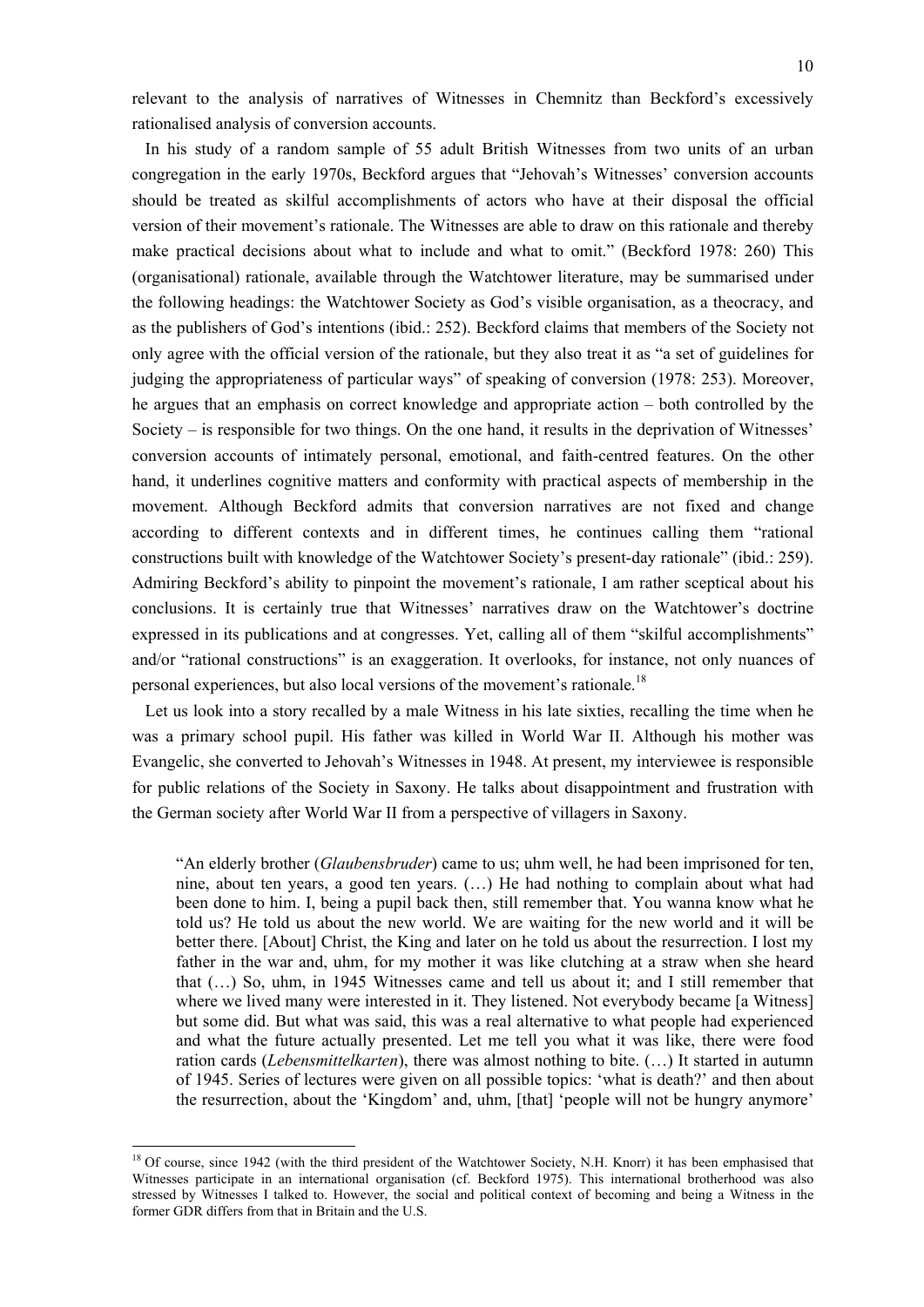and (…) for us these were remote beautiful things we were longing for; and many liked this message."<sup>19</sup>

In both – Brüggemeier's and my interviewee's – citations, some characteristics of the East German society after the Second World War are mentioned that are also distinguished in scholarly literature. They may be gathered under the heading: material, psychological, and ideological breakdown (e.g. Dirksen 2002, Hacke 2000, Weber 2000). In that situation, Witnesses were respected by many people as victims of the Third Reich (cf. Dirksen 2002).<sup>20</sup> Moreover, as it was emphasised by many elder Witnesses, the hope the Society offered was highly appreciated. But, preaching the hope of the new world was certainly enabled by the relaxation of political pressure and persecutions in the SOZ.

Therefore, it is not surprising that the number of Jehovah's Witnesses in East Germany increased significantly during that time. A man in his mid-sixties thus describes this post-war situation and concludes that "a seed of the Truth" preached by Witnesses bore fruit. As he was born into a family of Jehovah's Witnesses in Chemnitz, his account comes from the other side.

"It is simply incredible that during the time after the war and because of the conditions it brought, many people were put in adverse situations, and they became very receptive to biblical prophecies and what the Bible says about the future. These are most of the people in the congregations, also in our congregation in Chemnitz X. Today these are all elderly people who learned the Truth in back those days. Well, that's how it is, I know some of our friends who said the war's meaninglessness and spilled blood and the behaviour of the churches raised their doubts, and some rejected God completely and said we have to look for truth. They said let's see what the Bible says. These were fruitful words on good soil."

The fruitful time, however, was short. The public's general interest combined with high rates of converts might have been interpreted as the affirmation of one's religious position. Relaxation of political pressure ended as early as 1949; already with the beginning of the cold war (1947/48) relations between the socialist state and Jehovah's Witnesses deteriorated (cf. Hacke 2000). Witnesses not only managed to increase their numbers more quickly than other religious groups; in the first place they did not show political engagement and social enthusiasm for the democratic reconstruction of East Germany (e.g. Dirksen 2006, Hacke 2000). Jehovah's Witnesses were banned in the GDR in August 1950 and again received legal recognition as a religious organisation from the state several months after the fall of the Berlin Wall, in March 1990. According to Dirksen (2006), there were over 23,000 publishers in 1950 and over 21,000 in 1990.

During the GDR, abstaining from political or union activities, rejecting public referenda or elections, refusing to perform military service, and last but least, "privileges" of missionary work and attending meetings where socialism played no role raised the special attention of the SED (*Sozialistische Einheitspartei Deutschlands*; Socialist Unity Party of Germany) and the Ministry of State Security.<sup>21</sup> It is worth mentioning that the ban of the Society not only took place just before the first elections (mid-October 1950) in the newly established state (1949) but that it was also preceded by a large scale press and radio propaganda campaign. Witnesses were presented as a

 $19$  This and other interviews cited in the paper were conducted in German; all translations are mine.

<sup>&</sup>lt;sup>20</sup> Persecution in the Third Reich goes beyond the topic of this paper. According to Hacke (2000), there were  $25,000-$ 30,000 *Bibelforscher* in Germany in 1933; about 10,000 were persecuted by the Nazis.<br><sup>21</sup> According to Dirksen, about 6,000 Witnesses were arrested in the GDR; of these, 4,000 were sentenced to prison, 15 to

life imprisonment; over 60 Witnesses died in prison, some shortly after their release from prison (Dirksen 2006: 140).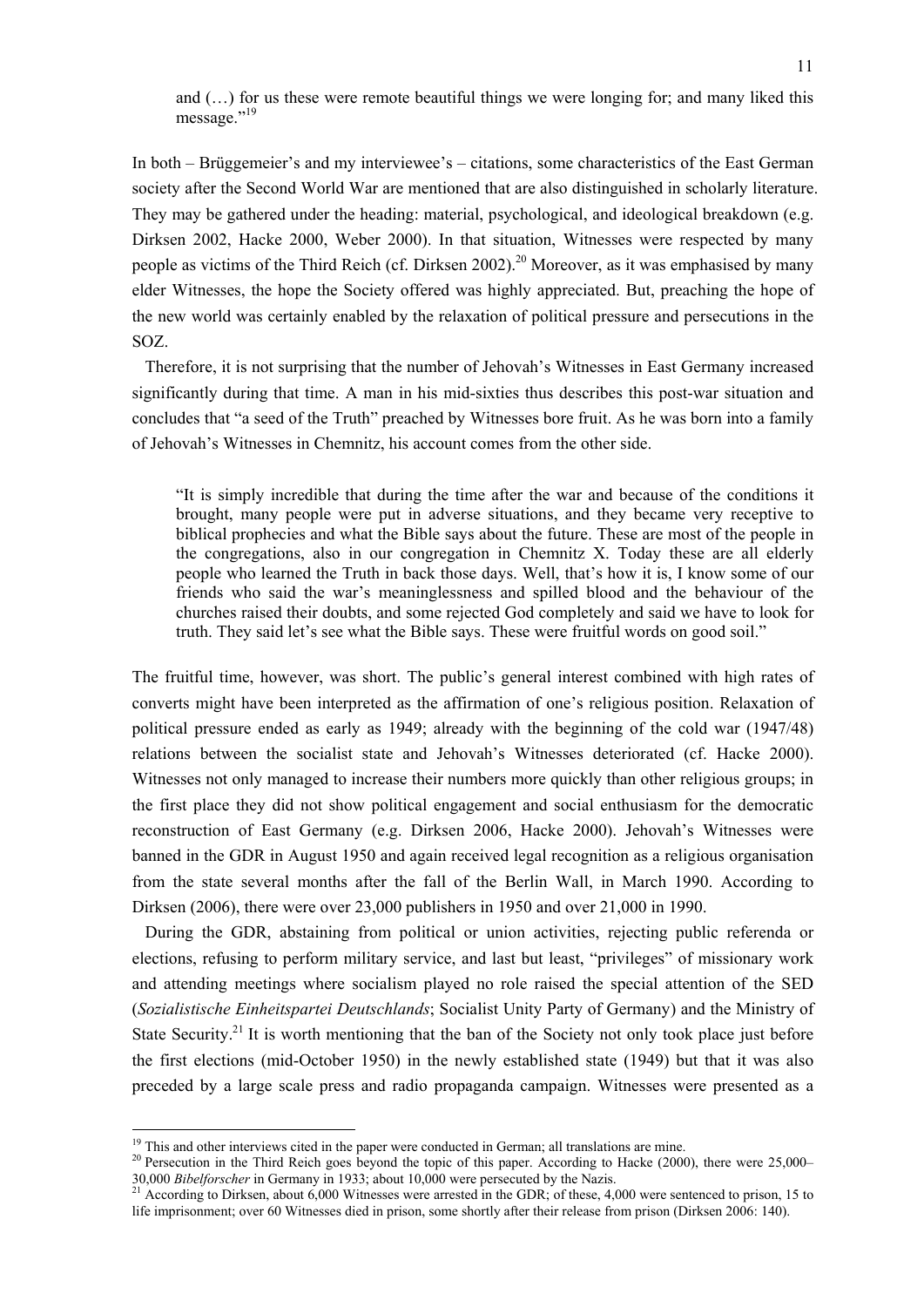"sect under American influence" or "agents of American monopolism", suspected of spying and accused of "attempting to boycott the state" (*Boykotthetze*). Why did some people convert to the Jehovah's Witnesses in this political environment? In other words, what made conversion a conceivable option – to recall Pelkmans' question raised in the context of the post-Soviet Eurasia.

#### **IV. Evolution versus Creation**

The title of this section refers to a well known publication of the Watchtower offered to nonbelievers /atheists:<sup>22</sup> "Did man get here by Evolution or by Creation?" (1st edition in 1967) On the one hand, this book proved to be very important for many interviewees from an atheist background who converted to the movement. On the other hand, these two words (evolution and creation) stand for two ideologies: the socialist ideology of the GDR and the religious ideology of the Watchtower Society. Both share an all-embracing aspect: they present themselves as the true, the only true, way of life.

The SED leaders used the ideology of Marxism-Leninism in order to legitimise their regime. Following Lenin's statement from 1913, they claimed that the 'teachings of Marx are omnipotent, because they are true' (quoted in Ihme-Tuchel 2003: 107). Jehovah's Witnesses, on the other hand, believe that the whole Bible was inspired by God, literally is "God's word". The Bible offers the light of the "Truth", i.e. "the true Christian faith" (*Der Wachtturm*, 15 March 2007, cf. Kirsch 2007); this biblical Truth answers all important questions in life and offers God's guidance. To know this Truth and to live accordingly 'may help us to lay out a secure course and to live a meaningful life.' (*Der Wachtturm*, 15 March 2007).

This section focuses on conversion narratives of two Jehovah's Witnesses from Chemnitz: Thomas and Anja.23 Although both were born into communist and non-religious families and received a "typical" socialist upbringing,  $24$  their initial contacts with Witnesses differed significantly. Thomas, like the majority of my interviewees, was not a "religious seeker." Moreover, describing himself as "atheist" he did not even consider religion as an option. Another convert, a woman in her late fifties who converted at the age of 40 (in 1988) from an atheist background, asserted "religion, here it is again, I always thought this is like the Party, there are Ten Commandments and nobody follows them"25 (Interview May 05, 2007). Anja, on the other hand, belonged to the few converts – both from atheist and religious background – who may be described as "religious seekers." Before meeting Jehovah's Witnesses she "hung out" with some religious groups and was interested to listen to their arguments.

Although both Anja and Thomas described themselves as coming from communist and atheist families, their conversion narratives are nonetheless similar to those coming from religious families. This is partly because the latter admitted that they had stopped believing in God at some

1

 $^{22}$  I translate "Konfessionslose" and "nicht religiös" as "non-believers". As these two terms (non-believers/atheists) were used by my informants interchangeably I will follow their usage. In few cases, when the term "atheist" was particularly stressed, I will indicate this by putting the German term in brackets (*Atheist*).<sup>23</sup> In order to protect my interviewees' identity, their names have been changed.

<sup>&</sup>lt;sup>24</sup> A "typical" socialist upbringing may be, shortly, characterised as taking part in mass organisations at school (such as *Junge Pioniere*, *Thälmann-Pioniere*, *Freie Deutsche Jugend – FDJ*), and later on joining *Deutsch-Sowjetische Freundschaft* and *Sozialistische Brigade*. *Jugendweihe* as a socialist ritual of coming of age constituted a key element of the socialisation process in the GDR. It was introduced in 1955. If not otherwise stated, "communist", "non-religious", and "atheist" are self-descriptions used by my interviewees.

<sup>25</sup> My interviewee refers here to the ten commandments of socialist morality and ethics (*Zehn Gebote der sozialistischen Moral und Ethik*) introduced by Walter Ulbricht in 1958.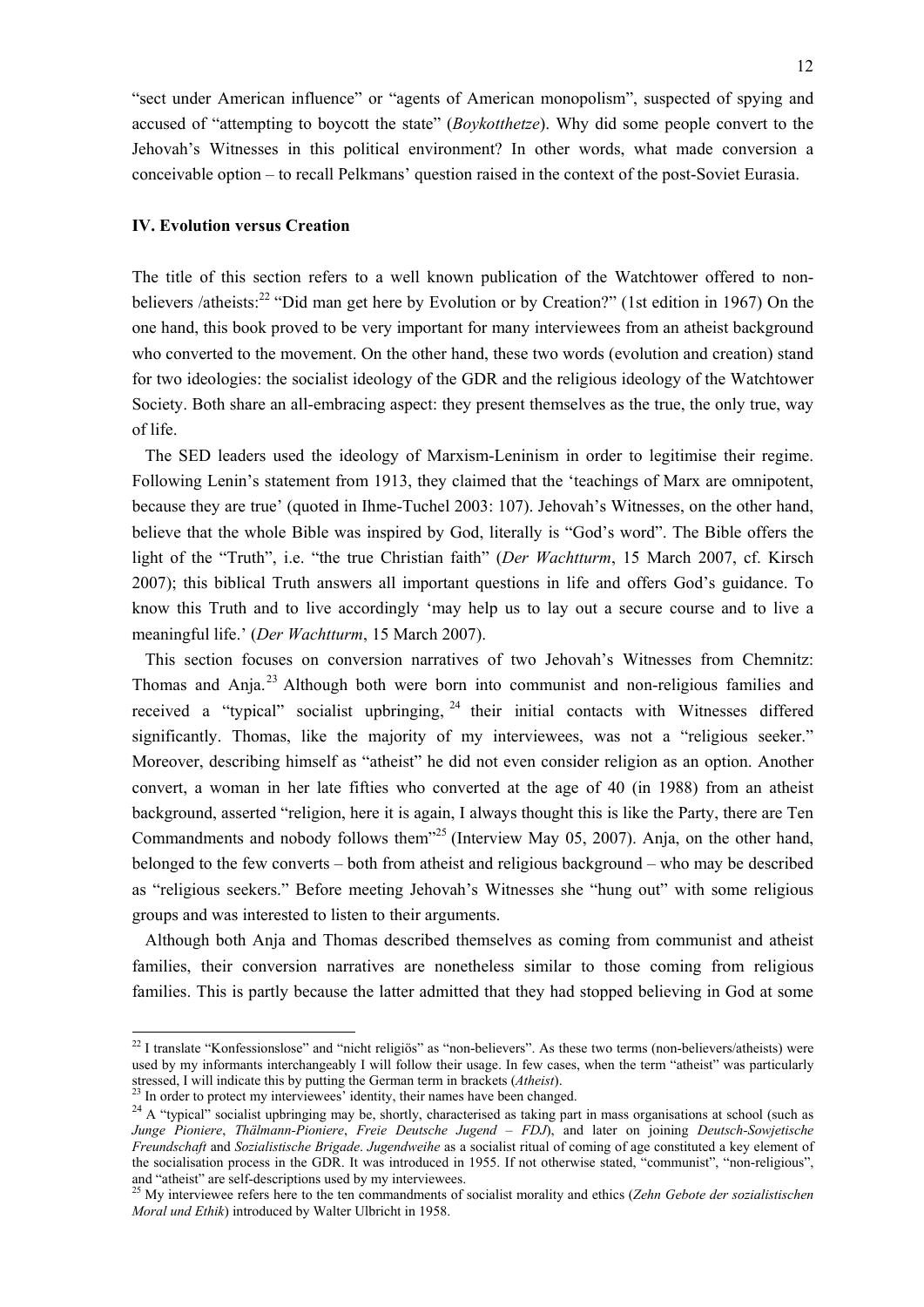point in their life. They were also disappointed with the upbringing they had received, albeit this  $was - at least nominally - a religious upbringing. Moreover, like the majority of converts at my$ field site, Anja and Thomas were born in working class families. Hence, their parents represented such occupations as: lathe operator, painter, baker, fitter, or they worked in a shoe factory, etc. Most of my interviewees' fathers belonged to the Party; commonly they were party secretaries. Most mothers worked as office clerks, many as wet nurses, or in factories; there were also some housewives among them. In two cases, the parents of my interviewee had a farm; two women worked at a farm. Only in one case did the father have higher education (an engineer). Only very few converts to Jehovah's Witnesses went on to the *Abitur* (general qualification for university) at the Extended Upper School in the GDR (*Erweiterte Oberschule – EOS,* comparable to grammar schools or college-prep-schools) and then went on to a university. Instead, they had vocational training and started to work afterwards. While at work, converts from an atheist background particularly continued their education at adult educational centres or took part in distance learning. It may be stated that converts are not only better educated than their parents, but they are also better educated than those born into a Witness family. The latter issue, however, is connected to the educational policy of the GDR and persecutions of religious persons in general, but I shall not discuss this in the present paper.

#### *The Story of Thomas*

Thomas, a man in his late forties, was born in Karl-Marx-Stadt (now Chemnitz) into a working class family; his father had belonged to the Party until 1989. Neither his parents nor his brother became Witnesses. They were, as he calls them, non-religious (*nicht religiös*). Thomas is married to his second wife; he has four children from his first, deceased wife. Both women were Jehovah's Witnesses. All children were baptised. Two elder children – in their early twenties – were baptised well before I met Thomas. At the time of my research, however, they had not visited the congregation for a long time. The two younger children – in their teens – actively took part in meetings and eventually were baptised at congresses in the spring and summer of 2007. When I met him, Thomas played music with two other Witnesses during Sunday's meetings in the congregation. As the musicians played rather vigorously, songs were sung with more enthusiasm than in other congregations where music is usually played from a CD. Thomas was baptised in 1985, before that, however, he was – as he called himself – an atheist. This is his story:

"At least my father was genuinely convinced. He wanted to do good for people and I give him credit for that (...) Well, my father advocated communism and for him anything published in the newspaper was the truth. And we as teenagers, I also have a brother, we could see the world as it was, we could see the people the way they really were and we found out that it was not like that at all everywhere. Yes. And for that reason there were conflicts. My father simply wanted us to see the way he did. And we couldn't see it like that."

According to Thomas, the discrepancy between "the world as it was" and as his father wanted to see it was responsible for conflicts with his father. His mother always supported his father and recognised his authority.

"The reason was that you tried to be provocative; to provoke all this Philistinism (*Spießertum*) (…) well, Philistines (*Spießbürger*). I mean people who get involved for the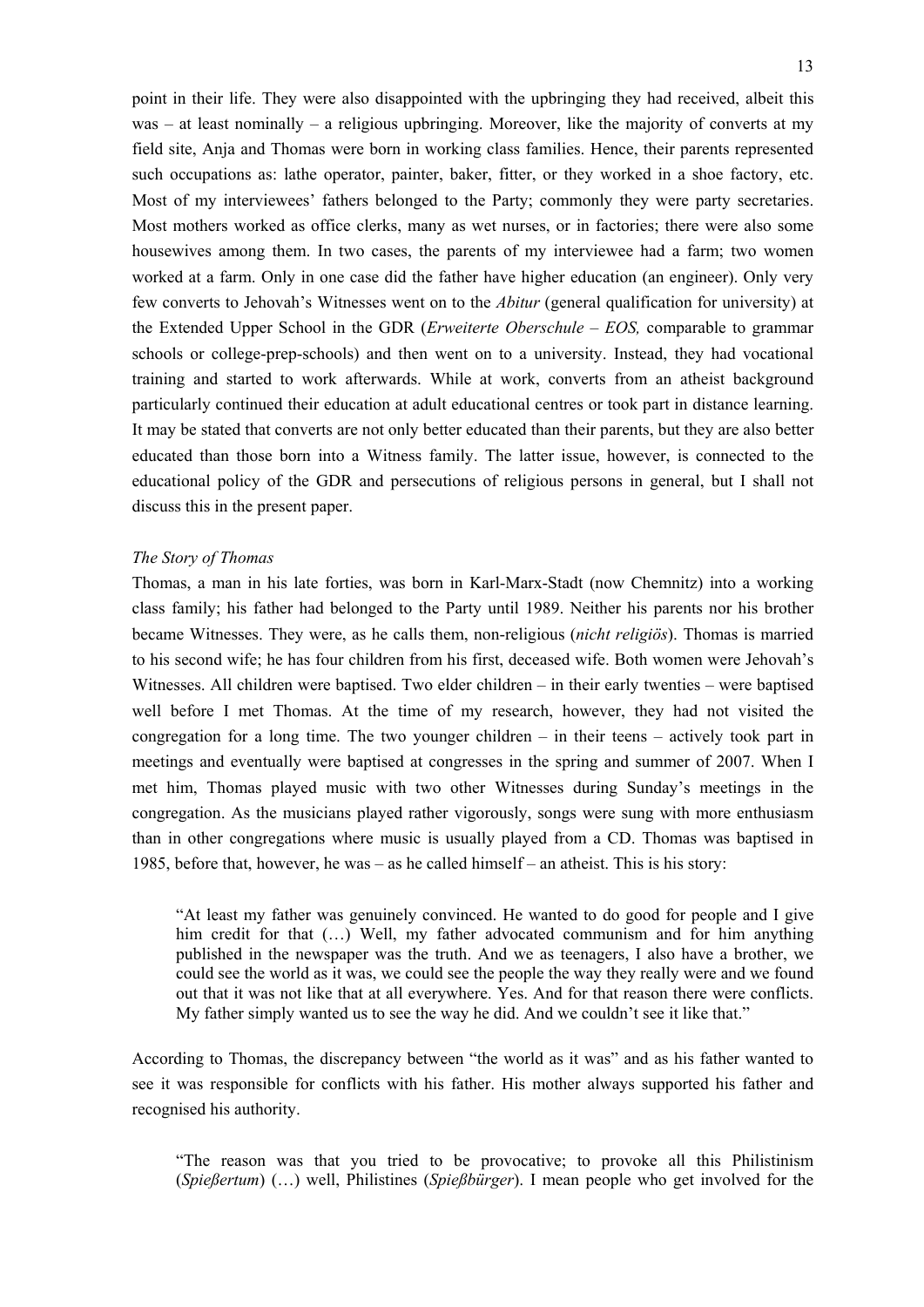regime on the surface and beneath they are completely different people. But they want to give a certain appearance. Well, that bothered me."

Torn and untidy clothes, long hair, and a conspicuous appearance made Thomas just the opposite of what his parents expected him to be. Besides, as Thomas says:

"Well, to take part (*mitmachen*) in everything and not to stand out (*nicht auffallen*). This was actually the premise; preferably no confrontations, no controversial opinions in public, and taking part in everything quietly. This had a substantial influence on me for a time but I was not happy about it. (…) They [parents] knew already that we did what we wanted to do but nonetheless they wanted us not to stand out. Not to stand out, this was actually the most important topic. And today it's not like that with us. Unfortunately, we stand out and many cannot understand it."

After finishing his ten-year-education, Thomas did not want to go to the EOS and started a vocational training as a mechanic, and after two years "switched" to handicraft (*ins Handwerk gewechselt*). He thus describes his worldview:

"Well, I was an adamantly committed atheist (*felsenfest überzeugter Atheist*), yes, and [this] was absolute for me. [This] was a foundation that could not be shaken by anything (…) The GDR was atheist. Yes, it means we were simply told that there is no God at all. No. And as proof of that, scientific evidence was used. Darwin as a big one. It was always said that everything had already been demonstrated.  $(\ldots)$  And it was the same with the newspapers. I always read the newspapers my father had, I was actually only interested in scientific articles, and they all cited evidence proving evolution. So I was simply convinced."

At that time, he lived with his wife in a block of flats in a newly built district of Chemnitz. They already had their first child. Thomas' wife was an orphan and also a non-religious person. She was brought up in an orphanage and there she met an Evangelic pastor and his family who often invited her to their house. Influenced by Evangelic families she brought home some religious literature and "ideas" they used to discuss. However, contrary to Anja, Thomas was not interested in religion at all. The religious literature his wife brought home could not answer his questions, he claimed – until 1982.

"This was unable to explain anything to me, that is, nothing that might have shown that Darwin was not right. No, it was fixed for me. And anything else, whether God or extraterrestrial, the extraterrestrial was actually more likely to me. Just think about it. Well, and that time these topics were discussed over and over questions were also clearly formulated and could not be answered, and exactly at that time the door bell rang. Two women were there who wanted to help us understand the Bible."

Thomas was actually at work, his wife had opened the door. He argues that otherwise he would not have opened the door because his parents had advised him not to talk to Witnesses (*mit Zeugen Jehovas redet man nicht*). They made an appointment; it was clear for Thomas, however, that again his questions would not be answered. Surprisingly, his questions were answered:

"They were able to answer all my questions within thirty to forty-five minutes, also the ones concerning Darwin, among others; they did not destroy Darwin but they said 'Go to a bookstore and have a look at studies of evolution, what they start with. Not a single one starts with the first cell and how it had come to be. And what a serious miracle would it be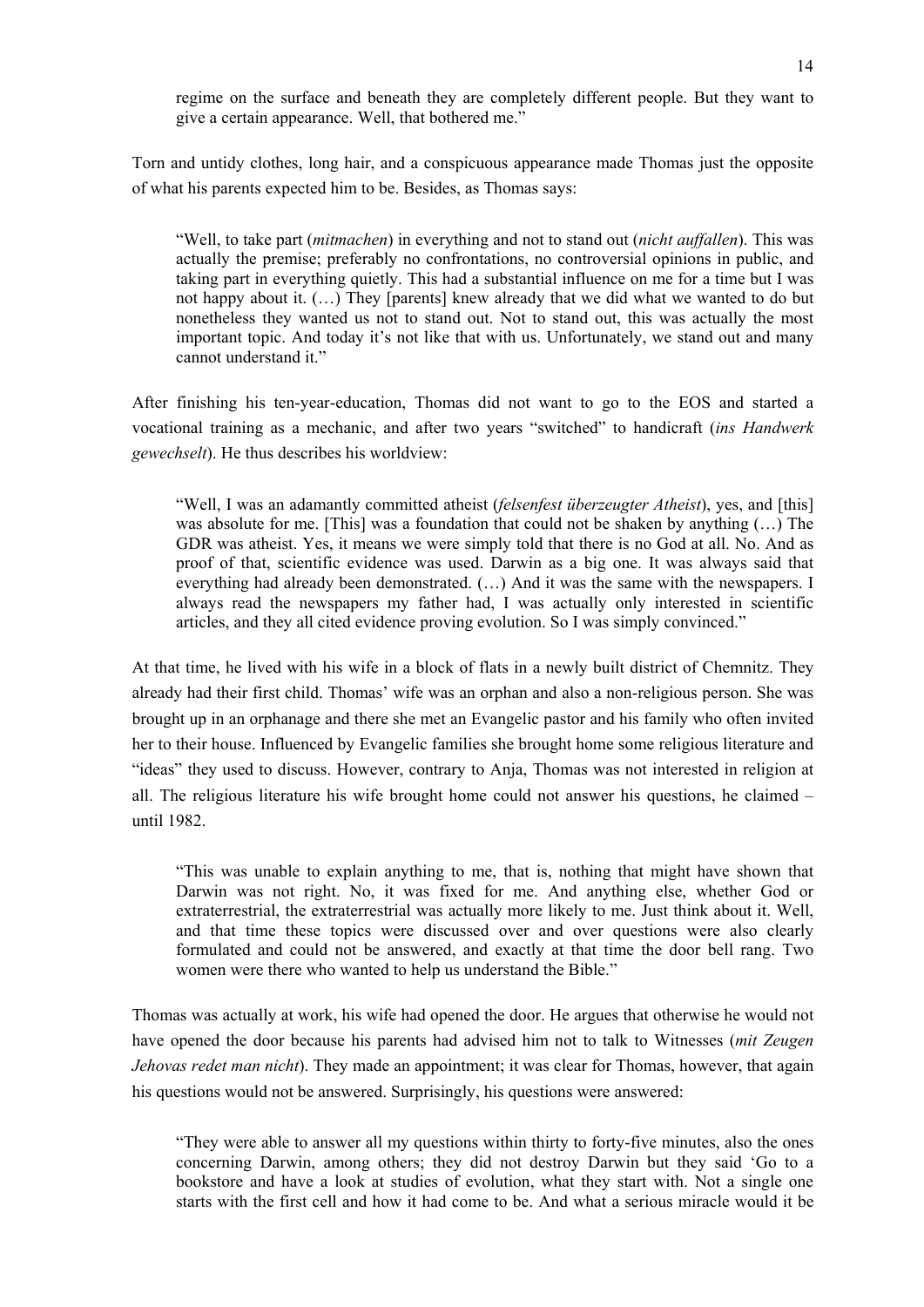that the first cell was formed by accident. Yes, this is such a complex structure.' Well, and I did it, I went to bookstores, to all bookstores and read all the books on evolution and there I always found: the first cell was formed in a primordial soup, and then the development of the first cell was described. This destroyed my evidence almost at once. Well, and it was, I was able to question the theory of evolution. (…) It became clear to me that the foundation was wrong. And after that everything was possible."

Thomas had studied with Witnesses for three years before he decided to become a Witness himself. As he told me:

"Well, it's related to my personality. Because I wanted to know it all in detail, because I thought you had to know everything before you would make any decision. In the meantime I've realised that it is impossible to know everything."

In autumn of the second year of their study with Witnesses, Thomas and his wife decided to tell his parents that they study with Witnesses and would not celebrate Christmas<sup>26</sup> any more. What seemed a big feast at the beginning (Thomas' hair had been cut and his appearance had changed) quickly turned into a "disaster". After his father learnt the truth, he cut off all contact with them for several years, same as Thomas' brother who had already moved to Thuringia. When they visited Thomas' parents once a month, the father ignored them and even his grandchildren in his own house. Only Thomas' mother talked to them. Thomas argues that they kept visiting his parents only because it is what the Bible commands ("Honour your father and mother"). Eventually the relationship with his father (and brother as well) improved, albeit they do not discuss religious matters. Yet, Thomas had to face another consequence of conversion to Jehovah's Witnesses: at his workplace. Although he did his training as a mechanic, he quickly retrained as – what may be called today – an information technologist. He proudly told me that he had worked in a research team in Chemnitz that was responsible for inventing mainframe computers for the entire Eastern Block. Before he became a Witness he belonged to a "socialist brigade" (*Sozialistische Brigade*). Achieving "ideological goals" was necessarily connected with the notion of serving the *Vaterland* (native country) and the "increase of freedom". Hence, belonging to a socialist brigade also had a material aspect: after appointed goals had been achieved, its members received a bonus. As a Witness, Thomas refused to be part of the socialist brigade any longer. Nonetheless, he promised to work together with his colleagues. In return, every year he was offered a proportional part of the bonus earned by "his" socialist brigade, and year after year refused to take it.

As it has already been mentioned, many converts to the Jehovah's Witnesses I talked to were not necessarily "religious seekers." Convicted, as Thomas said, that "religion is the opiate of the masses", they often connected religion with established churches and/or political opposition.<sup>27</sup> They would not go to any established church; like Anja, those who went where quickly disappointed. In this respect, the Witnesses' technique of recruiting proved successful in many cases (e.g. Beckford 1975, Dobbelaere and Wilson 1980). Thus, people who were neither "religious seekers" (although they were "seekers" as such) nor, as in many cases, ever heard about this religious minority were "approached" or "found" by Witnesses. The door-to-door proselytising certainly distinguishes

1

<sup>&</sup>lt;sup>26</sup> Christmas was celebrated even by communists in the GDR. According to my interviewees it was called a "feast of family", a "feast of joy", or – in the Erzgebirge region – a "feast of light". The celebration was deprived of any religious background and was considered a good opportunity to meet as a family.

A negative role played by churches in World War II belonged to the "standard" arguments of my interviewees. Interestingly, this argument appears in both – socialist and the Society's – discourses.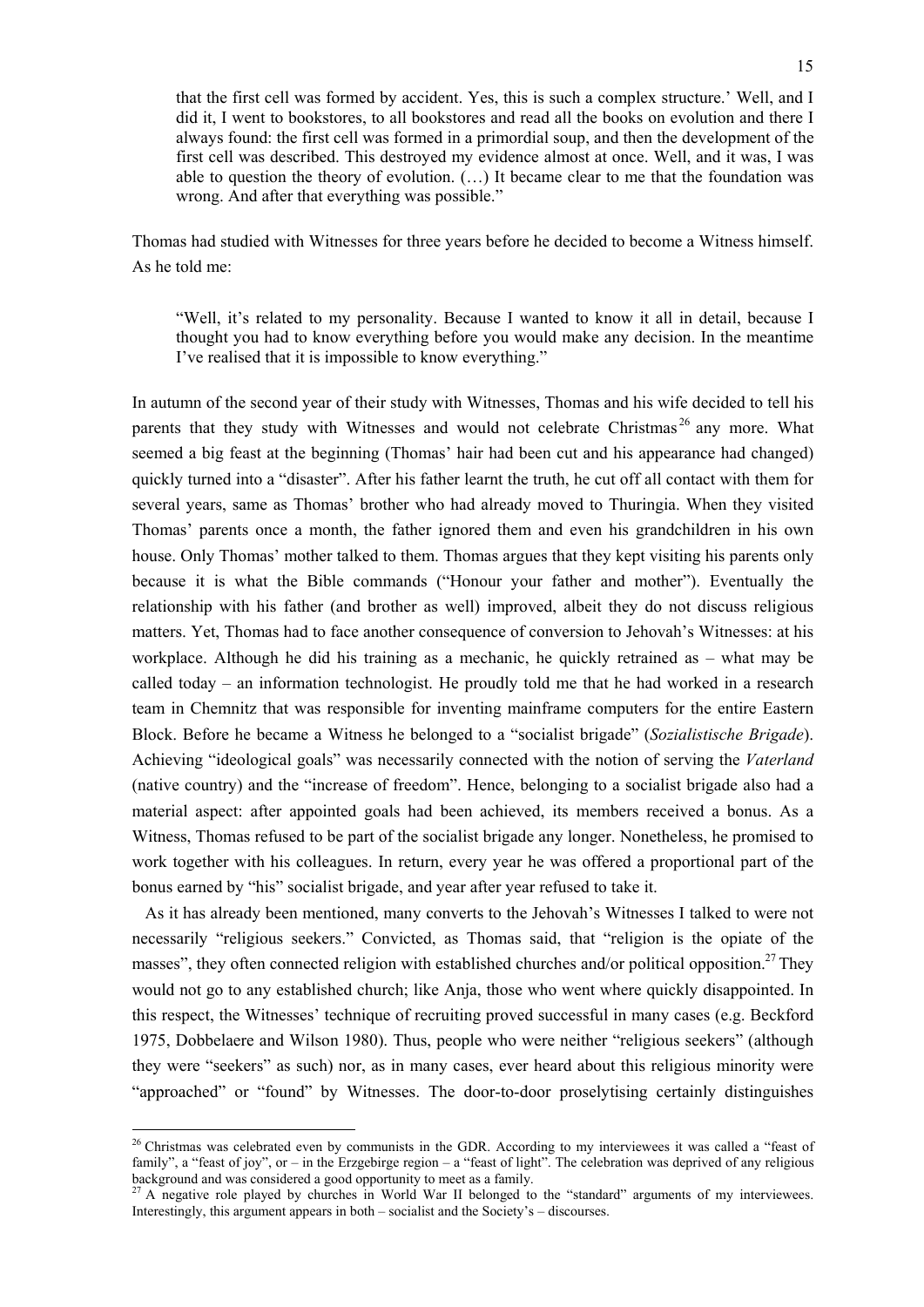Witnesses from members of the established churches. The latter do not practice it; however, as one Catholic told me, this may be a fruitful method to familiarise other people with one's religion.

Analysing conversion to the Word of Life, a charismatic group in Uppsala, Sweden, Coleman emphasises the high value of "missionizing" for its members. He argues that "the scorn or indifference of outsiders is often rationalized away by believers as merely indicating the need to increase their proselytizing efforts" (Coleman 2003: 15). Despite profound differences between charismatic Christian movements like the Word of Life and Jehovah's Witnesses (e.g. the importance of behavioural signs for the first – particularly glossolalia – as a constitutive part of the conversion process not practiced by the latter at all), the doctrines of both ascribe a crucial role to proselytising. Thus, in April 2007, I went with my informants (a married couple in their late fifties) to a one-day special congress of Jehovah's Witnesses in Glauchau and this very issue was raised there again. After telling us about his recent experiences in street service, the husband said wholeheartedly that "*inside,* everybody believes in something," i.e. in God, this is the real meaning of this sentence. He was deeply convinced of this. Even his experiences proving the opposite (i.e. non-believers he met at his workplace and while doing door-to-door service) could not influence his opinion. One may assume that this personal conviction of many Witnesses combined with the Watchtower's emphasis on proselytising drove them to evangelise even in the GDR. Besides, as Thomas said:

"Well, when you have this conviction and there are people who are ready to hear about it, then it is simply beautiful that these arguments you have been searching for such a long time, well (…) that now that you have found them, it is wonderful to share them with others."

#### *The Story of Anja*

Anja, a woman in her early forties, was born in Karl-Marx-Stadt (now Chemnitz). She is married to a Witness who belongs to very few members of the Society that are self-employed: he drives a taxi. Their 17-year-old son was baptised in 2006 and was still at the *Gymnasium* (grammar school); their daughter died a few years ago in her teens – she had not been baptised yet. Anja belongs to few converts who may be described as "religious seekers." Among the Witnesses I studied – as it was the case in Britain (cf. Beckford 1975: 175) – "religious seekers" were a minority, however they are found among converts from both religious as well as non-religious backgrounds. Anja said she was born as the youngest of three children in a communist family, was a pioneer, participated in the *Jugendweihe*, and took part in the pre-military training (*vormilitärische Ausbildung*). Yet, she was never a party member. Neither her parents nor her siblings converted to Jehovah's Witnesses; they are non-religious. As she puts it:

"Actually, I was born into a communist family; my dad, both my parents were non-religious (*nicht gläubig*). (…) In our family it was my dad who was a communist and tried to raise us according to his ideals. But he failed. (…) He tried again and again to get us to go in this direction.  $(...)$  he had good intentions; communists had – as a matter of fact – good goals. They also had, I would say, an idea of paradise, but they wanted to realise it without a creator. Yes, make all people equal and with equal laws, and everybody takes only what he needs; that was in principle the image of communism. (…) Yes, he not only followed it, he did it wholeheartedly."

The course of Anja's story reveals that her father's communist commitment led him to join the police right after the founding of the GDR. Her mother is described as a person who does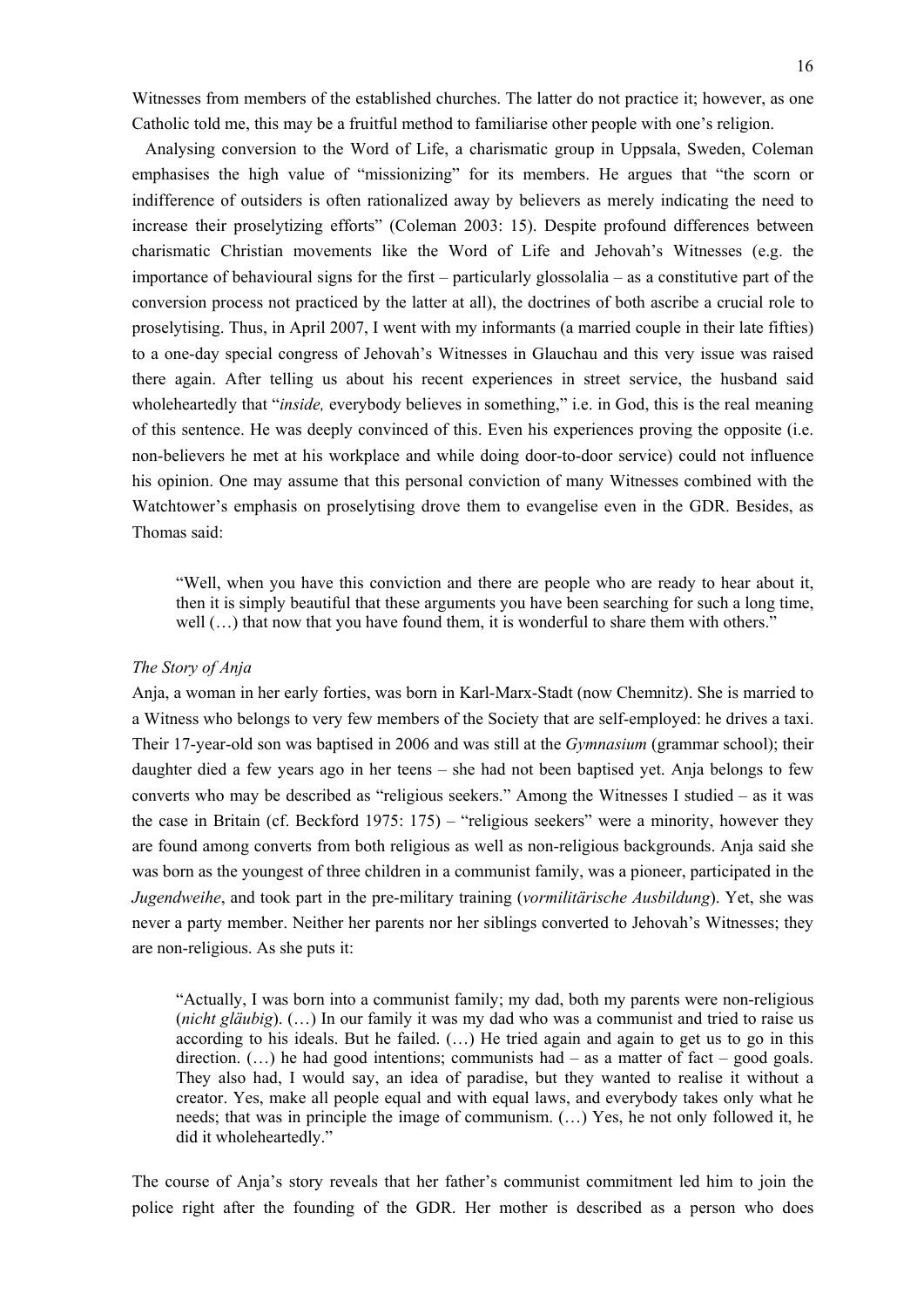absolutely not believe in anything (*weil sie an nichts glaubt*). Thus, retrospectively, Anja describes her upbringing:

"Well, my parents tried to raise me as a decent person, but God was missing. A relationship with God was completely missing. And you live according to principles, as somebody who does not believe, you try to do the best according to your conscience (*Gewissen*); and I say again, conscience is something (…) nobody asks where it comes from? How do I know what is right and what is wrong? This is more or less planted. And non-religious parents certainly try to raise their children as decent citizens, but not always successful. We are not always successful either."

School education of the 1970s remembered and presented by Anja had been highly politicised: "There was nothing else. There was the party and that was the only course." According to Anja, all her teachers were communists and SED members. Any believer – in Anja's class there was one Catholic – was ridiculed and called "this poor crazy person" (*diese arme Irre*) or related to the Middle Ages (*aus dem Mittelalter*). While telling me about her school years, she mentioned a topic that recurs in her narrative several times and, as we have seen, was important for Thomas as well.

"Well, many were only followers (*Mitläufer*), I would say, but still, they were atheists. So almost nobody had any faith; you were taught at school, in biology class, that your existence is the result of evolution; and in result many people had stopped thinking."

At the age of 17–18, during her vocational training as an animal keeper, she met a woman who belonged to the Seventh-day Adventists. While doing her training, she had been living in a boarding school and not at her parents' house anymore. At that time she started to ask questions concerning, as she would call it, a "purpose of life."

"I've always been a person who enjoys talking to all people. And also to ask them what they believe in and what is their outlook on life. And then, at some point you start asking about a purpose of life. (…) As an adolescent you also start being more critical and thinking on your own. And yes, at that time as I said, I met certain people who for the first time in my life [talked to me] about faith, about the chance that life came into being by accident, to think about it or, if there might be a higher being."

The time of intense searching lasted for two to three years. She met members of different religious groups (New Apostolic Church, Evangelics, and Adventists) and was just about to be baptised an Adventist. The following description by Anja of this "searching" process again shows the importance and recurrence of one theme: evolution.

"Well, in principle I was searching for a purpose of life, and later on I was convinced that there might be a creator; that life is highly complicated. Well, I was not convinced by evolution anymore; and then I was looking for something that may be as close to the Bible as possible. (…) Later on I was more and more able to compare different religious denominations (*Glaubensrichtungen*): are they consistent with the Bible? This, I was told by a friend of mine, a friend who was an Adventist, she told me: always check if this is consistent with the Bible. And I have always followed her advice."

The abovementioned friend of Anja, a preacher of Seventh-day Adventists, as she is called, exposed my interviewee to religious matters. At the same time, however, there is a discrepancy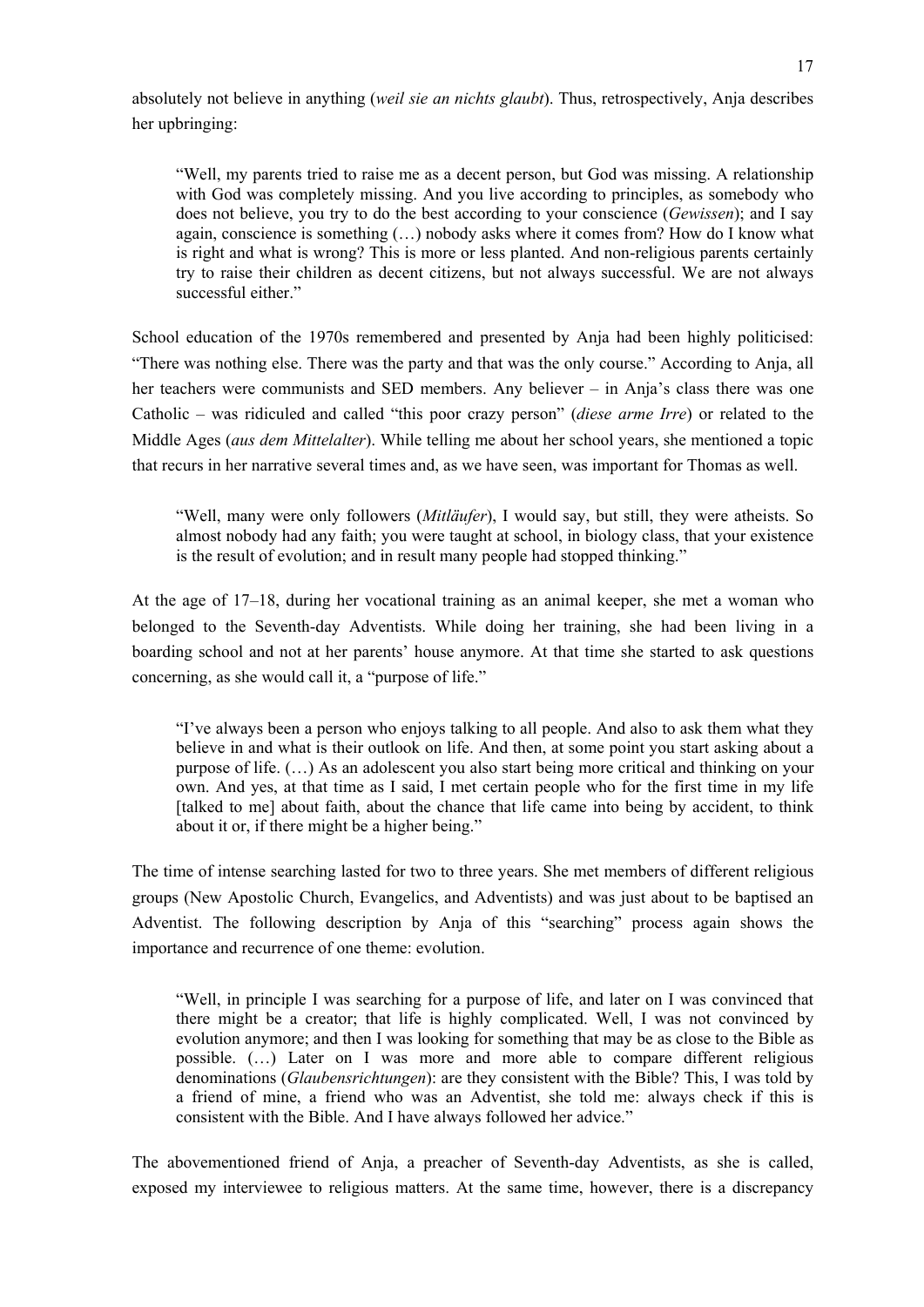between her behaviour and biblical teachings. Although this is not in concord with the Bible, the preacher lives with another woman. Besides, as Anja found out, Adventists celebrate holidays, which is, according to her (and Witnesses), contrary to the Bible. She understood that "it [this religion] could not be the truth". She was determined to find a faith (*Glaube*) that was as close as possible to the Bible. Eventually, she started to study with Jehovah's Witnesses she met thanks to her future husband, who was a Witness. She finished her training in 1982 and in 1987 was baptised a Witness. Later on she completed her education at a distance learning school. She thus describes her study with Witnesses:

"At the beginning you have lots of questions when (…) you don't study systematically; later you study the Bible with the help of a book. In my case it was: "The Truth that leads to eternal life" ("Die Wahrheit die zum ewigen Leben führt"). I read it. And what was also a wonderful book: "Did man get here by Evolution or by Creation?" (*Ist das Leben entstanden durch Evolution oder Schöpfung?*") Well, this convinced me absolutely. (…) Basically, it all depends on knowledge (*Erkenntnis*). Have I correctly understood the biblical standards? This, what is promised by the Bible. And when will I be ready to apply this? This is also the thing."28

Anja's readiness to apply bible standards helped her to quit smoking from one day to the next. She argues that it was possible with the help of the power of God's Spirit.

At the end I would like to cite this part of Anja's story where "two big" themes, important for her and mentioned above, unite. The narrative refers to her children's upbringing:

"You have to be convicted with all you heart. This, as I've already said, this is closely connected to the question of how life came into being. (...) For me there are a thousand arguments when I say this is a question of faith (*Glaube*) that everything developed. [It does not matter] that they say in millions years or in hundreds of millions, I believe in an intelligent power (*Macht*) that made everything come into existence. (…) Not having a faith (*Glaube*) I would not have a purpose in life either."

The "Evolution controversy" is not only crucial for Anja's and Thomas' conversion processes but plays an important role in many conversion accounts of East German Witnesses. In truth, "evolution" stands for a more complex bundle of questions concerning the purpose of life or justification of one's action and/or being. Thomas reveals, for instance, that his parents had never explained to him why he had to do things in one way rather than in the other. Hence, the importance of a book mentioned at the beginning of this chapter: "Did man get here by Evolution or by Creation?" Interviewees I talked to emphasised that this very book "opened their eyes" and raised an interest in Witnesses' teachings or even convinced them entirely. The "Creation option" propagated by the Society did not destroy or neglect scientific interests of my interviewees but rather enabled them to contextualise their scientific worldview in a religious one. Moreover, reasoning employed both in the book and by Witnesses resembles scientific reasoning my interviewees were used to in their socialisation process in the GDR. The father's newspapers that Thomas used to read and the biology classes that both Anja and Thomas had to attend, all offered scientific arguments for evolution. Evolution was thus presented as the only right answer to

<sup>&</sup>lt;sup>28</sup> While analysing "denominational literary practices" of two Christian mission societies, i.e. New Apostolic Church and Jehovah's Witnesses, in Zambia, Kirsch points out that in the case of the latter "although the bible was assigned the status of supreme authority, and although all magazines ultimately dealt with biblical issues, it was the denomination's books, magazines, and tracts that were actually given priority in religious practice." (Kirsch 2007: 514)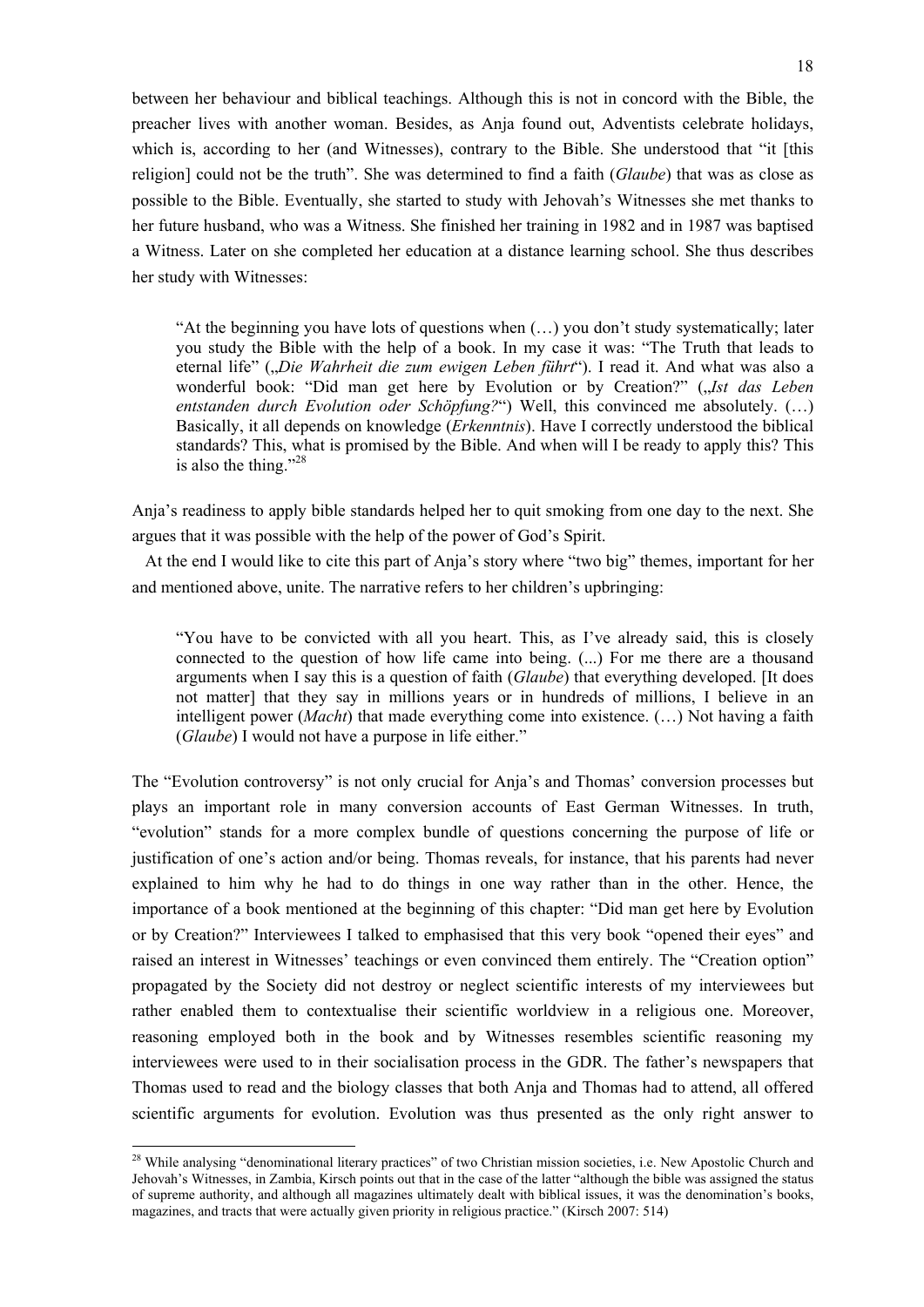questions about the beginning or the purpose of life in the GDR. In a similar vein, from the perspective of the Society, acknowledgement of the Bible as "the ultimate source of Christian truth" (Kirsch 2007: 515) comes as a result of a long study. Therefore it is not surprising, as Kirsch puts it, that the publications of Witnesses "can be seen as an attempt to anticipate all imaginable questions." (2007: 514) The question-and-answer model practiced and mastered by Witnesses aims at gaining the "true knowledge". One may say that for both the socialist state and the Society it was the struggle for the "truth" that was important.

#### **Conclusion**

As I have tried to show in this paper, life stories of the Jehovah's Witnesses in Chemnitz indicate that conversion can be perceived as a process. Conversion narratives seldom focus on a sudden and radical event in the life of my interviewees that was sometimes characterised as an "*Aha-Erlebnis*" (Eureka experience). Although the majority of converts I talked to were not "religious seekers" they can nonetheless be described as "seekers" in a more general sense. They had been searching for "a purpose of life" in the broadest sense of the term, hence the title of my paper. This may be interpreted as a searching for right answers, right arguments, in short: true knowledge. This searching for "a purpose of life" was necessarily situated in the broader socio-political context of Eastern Germany. Both the situation after World War II and – despite persecutions – the socialist regime seemed to 'stimulate' the growth of the Society. Although at first glance these 'early' converts seemed to emphasise rather their post-war disillusionment and hope for a better future, they nonetheless perceived their new religious community as a "real alternative" to their situation at the time. This was also true in the case of "later" converts for whom the knowledge offered by the Society was a "real alternative" to that of the state. Interestingly, there were only six among my interviewees who converted after the *Wende* – and even less if we take into account their first meeting with the Jehovah's Witnesses. Thus, one question remains: why does conversion seem to be less of a "conceivable option" after the *Wende*?

The collapse of the GDR and the unification brought many changes into lives of Witnesses (e.g. recognition by the state and the end of prosecutions, possibility of open evangelising, meeting, and building Kingdom Halls, better education opportunities). At the same time, however, political and religious freedom not necessarily resulted in higher conversion rates, as it had been previously expected. Thus, while admitting to a "religious revival" or rather a great interest in the literature and message of the Society shortly after the *Wende*, one of my interviewees says:

"[It lasted] one, two, three years. Later it slowed down, it became everyday life and now it is like most people do not notice us any more. They see us on the street and don't notice us at all; very few stare at us or want some information. This has changed indeed. I think it has also been influenced by the perspective now that one strives for material things and also has possibilities to achieve them."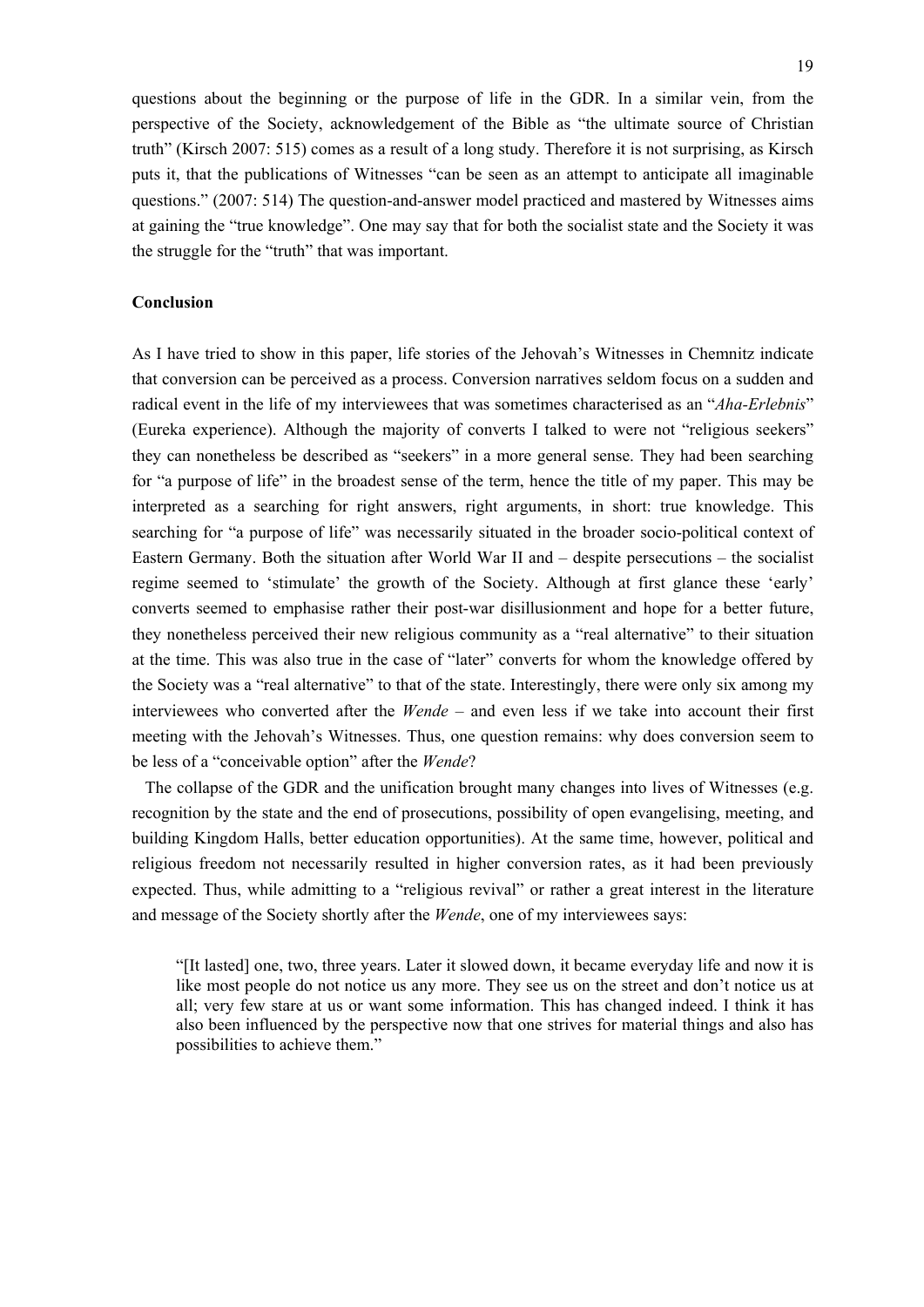#### **References**

Asad, Talal. 1996. Comments on Conversion. In: Peter van der Veer (ed.). *Conversion to Modernities. The globalization of Christianity*. New York: Routledge, pp. 263–273.

Austin-Broos, Diane. 2003. The Anthropology of Conversion: an introduction. In: Andrew Buckser and Stephen D. Glazier (eds.). *The Anthropology of Religious Conversion*. Lanham: Rowman & Littlefield Publishers, pp. 1–12.

Barker, Eileen. 1989. *New Religious Movements. A practical introduction.* London: Her Majesty's Stationer Office.

Barker, Eileen. 1984. *The Making of Moonie. Choice or Brainwashing?* Oxford: Basil Blackwell.

Beckford, James A. 1978. Accounting for Conversion. *The British Journal of Sociology* 29(2): 249–262.

Beckford, James A. 1975. *The Trumpet of Prophecy. A sociological study of Jehovah's Witnesses.* Oxford: Basil Blackwell.

Besier, Gerhard and Clemens Vollnhals. 2003. *Repression und Selbstbehauptung. Die Zeugen Jehovas unter der NS-und der SED-Diktatur.* Berlin: Duncker & Humblot.

Coleman, Simon. 2003. Continuous Conversion? The Rhetoric, Practice, and Rhetorical Practice of Charismatic Protestant Conversion. In: Andrew Buckser and Stephen D. Glazier (eds.). *The Anthropology of Religious Conversion*. Lanham: Rowman & Littlefield Publishers, pp.15–27.

Comaroff, Jean and John Comaroff. 1991. *Of Revelation and Revolution. Christianity, colonialism and consciousness in South Africa,* Vol. 1. Chicago and London: The University of Chicago Press.

Daiber, Karl-Fritz. 1988. Kirche und religiöse Gemeinschaften in der DDR. In: Franz-Xaver Kaufmann and Bernhard Schäfers (eds.). *Religion, Kirchen und Gesellschaften in Deutschland*. Opladen: Leske und Budrich, pp. 75–88.

Dirksen, Hans-Hermann. 2006. 'All Over the World Jehovah's Witnesses are the Touchstone for the Existence of True Democracy': persecution of a religious minority in the German Democratic Republic. *Religion, State & Society* 34(2): 127–143.

Dirksen, Hans-Hermann. 2002. Jehovah's Witnesses under Communist Regimes. *Religion, State & Society* 30(3): 229–238.

Dobbelaere, Karel and Bryan R. Wilson. 1980. Jehovah's Witnesses in a Catholic Country. A survey of nine Belgian congregations. *Archives de Sciences Sociales des Religions* 50(1): 89–110.

Doktór, Tadeusz. 2001. Świadkowie Jehowy – religijność i moralność. In: Irena Borowik and Tadeusz Doktór. *Pluralizm religijny i moralny w Polsce*. Kraków: NOMOS, pp. 181–200.

Hacke, Gerard. 2000. *Zeugen Jehovas in der DDR. Verfolgung und Verhalten einer religiösen Minderheit.* Dresden: Hannah-Arendt-Institut für Totalitarismusforschung e.V. an der Technischen Universität Dresden.

Hefner, Robert W. 1993. Introduction: world building and the rationality of conversion. In: Robert W. Hefner (ed.). *Conversion to Christianity. Historical and anthropological perspectives on a great transformation*. Berkeley: University of California Press, pp. 3–44.